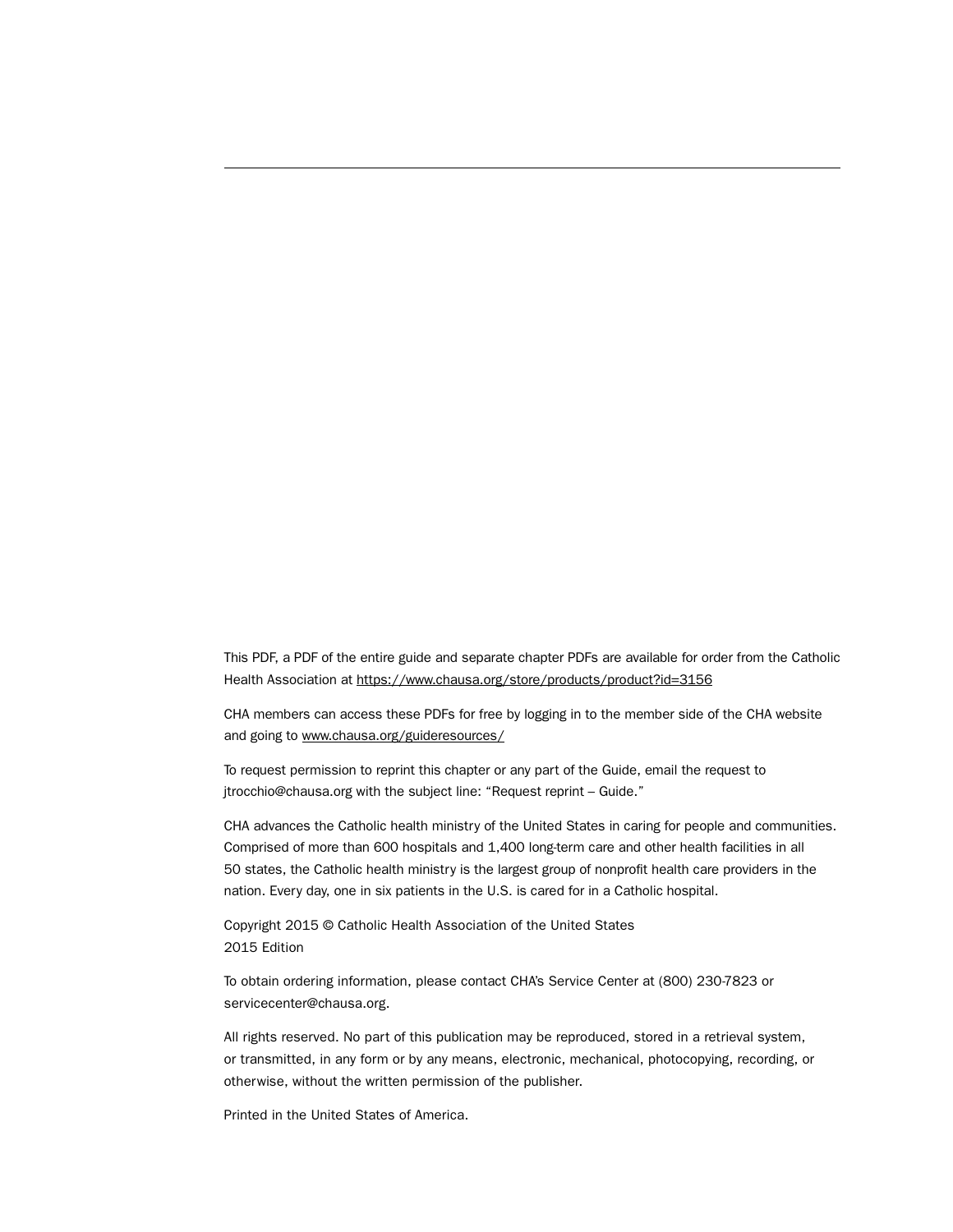## Community Benefit Categories and Definitions

#### **Community Benefit Categories**

**Category 1:** Financial Assistance

**Category 2:** Government-Sponsored Means-Tested Health Care

**Category 3:** Community Benefit Services

This reference can be downloaded from the Catholic Health Association (CHA) website at <www.chausa.org/guideresources>.

**This section represents recommendations for what counts as community benefit. It is not legal advice. Health care organizations should consult the most recent guidance from their state and the Internal Revenue Service (IRS) regarding required reporting of community benefit information.**

Community benefits are programs or activities that provide treatment or promote health and healing as a response to identified community needs and meet at least one of these objectives:

- Improve access to health care services.
- Enhance public health.
- Advance increased general knowledge.
- Relieve or reduce the burden of government to improve health.

Following are recommendations for how programs and activities should be categorized and examples of what should and should not be reported as community benefit. It is advised that health care organizations keep a record of the rationale for why a program or activity is a community benefit. What community need is it responding to? Does the need continue? What community benefit objective is being met?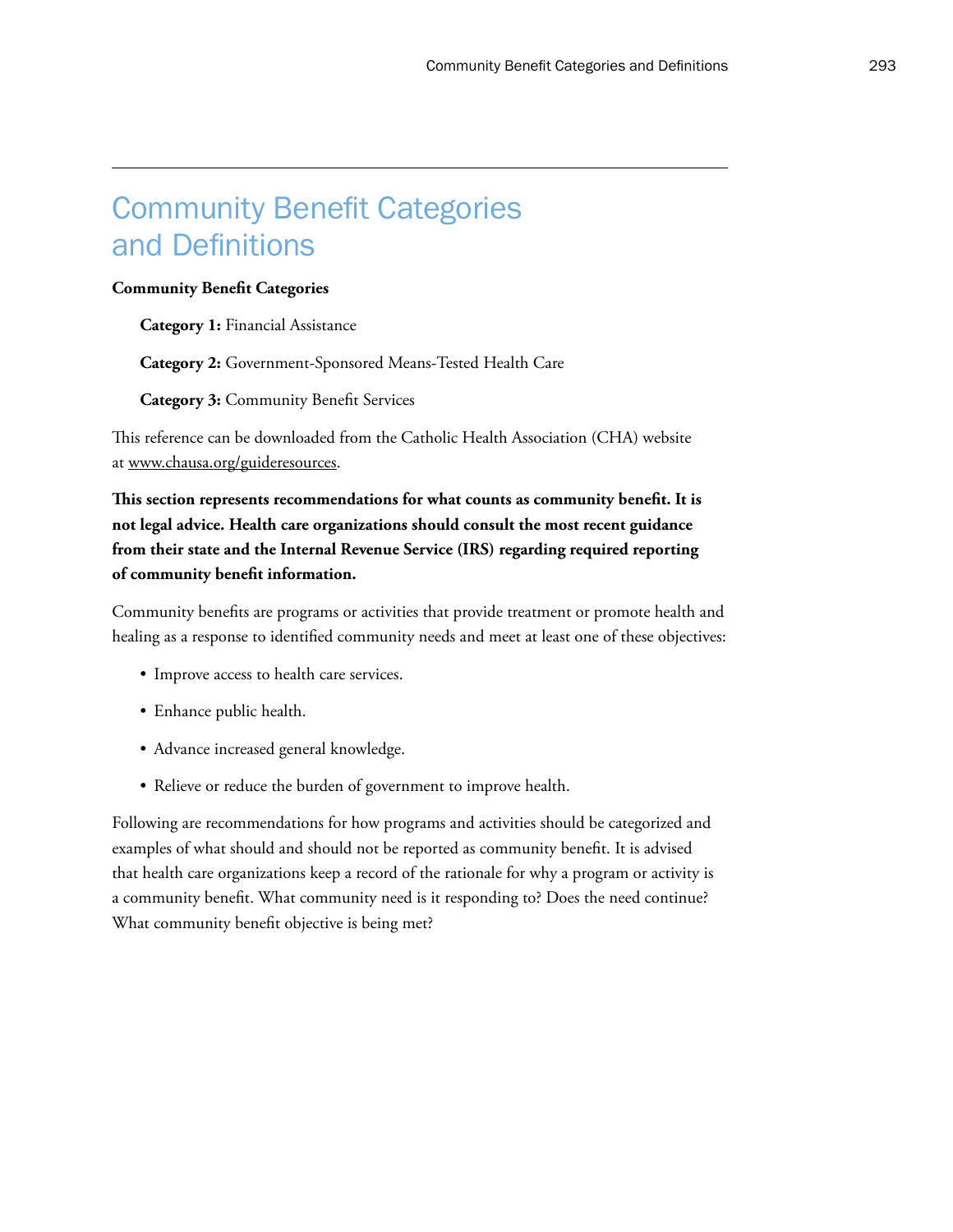$C$ ATEGORY  $1$ 

## FINANCIAL ASSISTANCE

Financial assistance is free or discounted health services provided to persons who cannot afford to pay and who meet the eligibility criteria of the organization's financial assistance policy. Financial assistance is reported in terms of costs, not charges. Financial assistance does not include bad debt, which may be reported in Part III of the IRS Form 990, Schedule H for Hospitals (Schedule H) but not as community benefit.

#### *Count:*

- Free and partially discounted care (discounted from cost, not charges).
- Expenses incurred by the provision of financial assistance.
- Provider taxes, assessments or fees if Medicaid DSH funds in your state are used in whole or in part to offset the cost of financial assistance.
- Unpaid co-pays for Medicaid and other low-income patients can be reported as financial assistance if so specified in the organization's financial assistance policy. Patients in these circumstances are referred to as "underinsured."

- Bad debt.
- Discounts provided to self-pay patients who do not qualify for financial assistance.
- Contractual allowances or quick-pay discounts.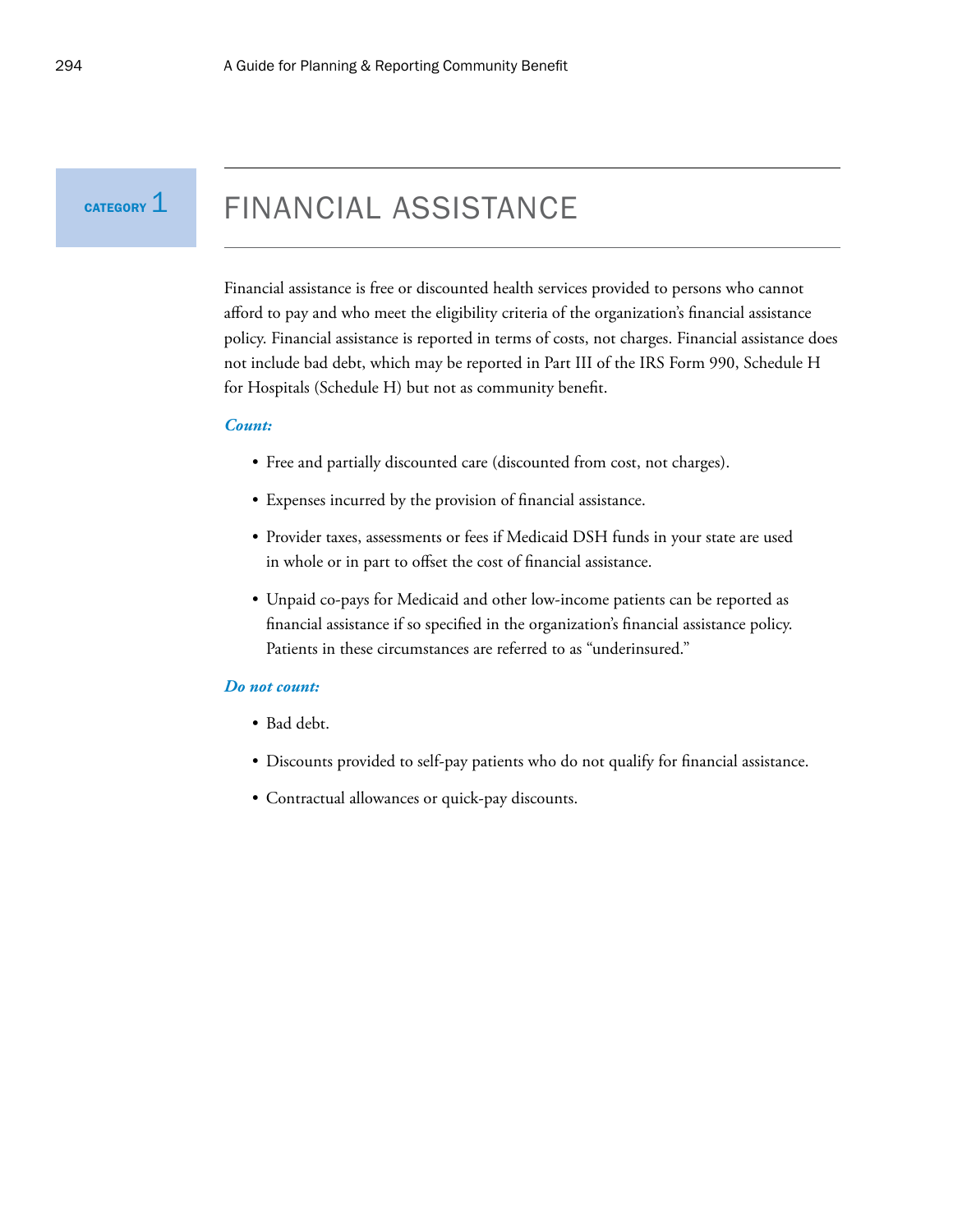# GOVERNMENT-SPONSORED EXTERNAL CATEGORY 2 MEANS-TESTED HEALTH CARE

Government-sponsored means-tested health care community benefit includes unpaid costs of public programs for low-income persons – the shortfall created when a facility receives payments that are less than the cost of caring for public program beneficiaries. This payment shortfall is not the same as a contractual allowance, which is the full difference between charges and government payments.

## *Count:*

Revenues and costs related to:

- Medicaid.
- Other means-tested government programs, including:
	- ° State Children's Health Insurance Programs (SCHIP).
	- ° State and local indigent care: Medical programs for low-income or medically indigent persons not eligible for Medicaid.

- Medicare shortfall (this can be included in other financial reports but not as a community benefit).
- Other government programs that are not means-tested, such as VA and Indian Health Service.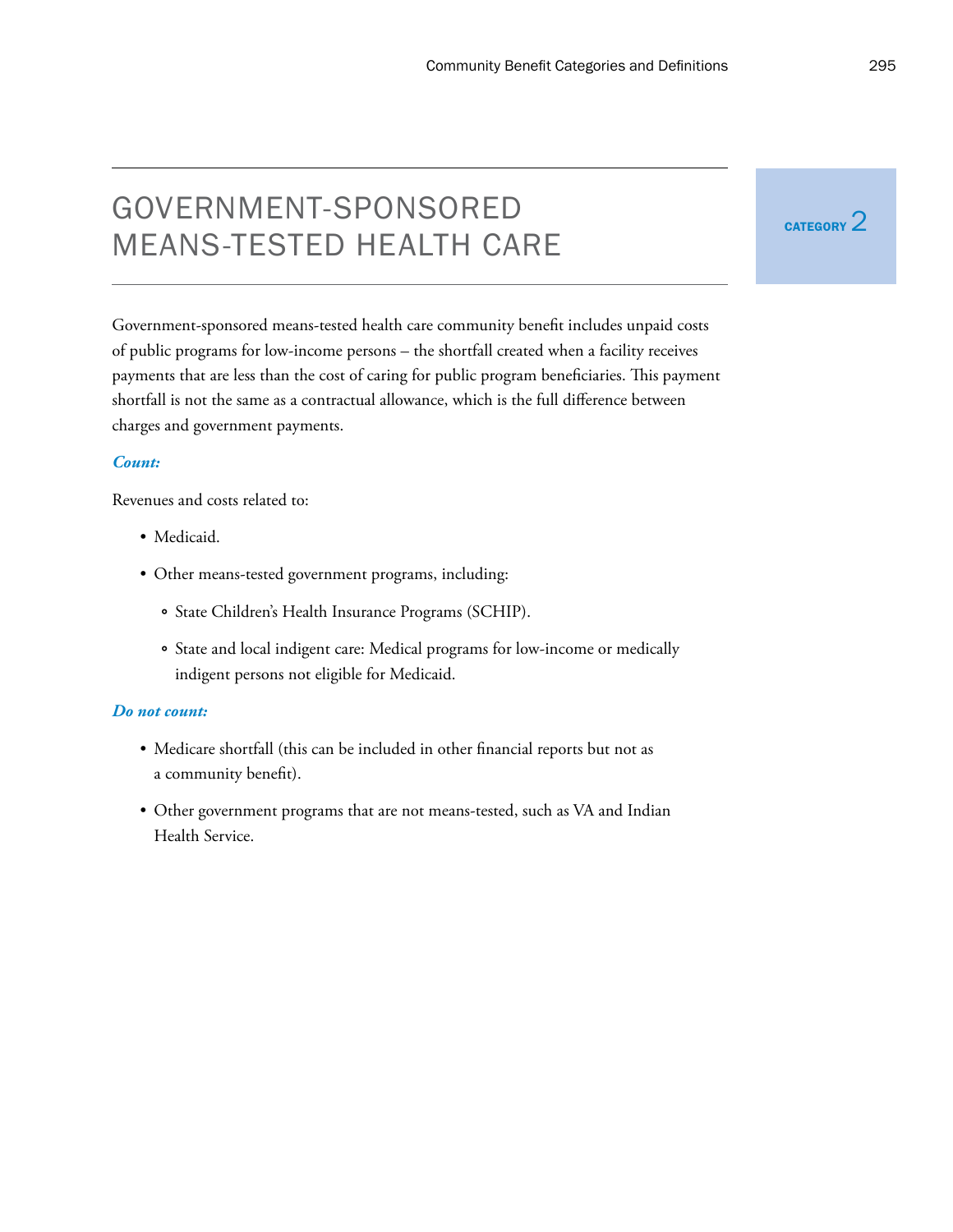

# COMMUNITY BENEFIT SERVICES

#### As a general rule:

#### *Count:*

- Programs that respond to an identified community health need and are designed to accomplish one or more community benefit objectives.
- Programs and activities directed to or including at-risk persons, such as underinsured and uninsured persons.
- Programs offered to the broad community (including at-risk persons) designed to improve community health.

#### *Do not count:*

- Programs primarily designed for marketing or promotion purposes.
- Time spent by volunteers and employees on their own time.
- Routine or required care and services.

## A. Community Health Improvement Services

These activities are carried out to improve community health, extend beyond patient care activities and are subsidized by the health care organization. Such services do not generate patient care bills although they may involve a nominal fee.

Specific community health programs and activities to quantify include:

- Community health education.
- Community-based clinical services, such as health services and screenings for underinsured and uninsured persons.
- Support groups.
- Health care support services, such as enrollment assistance in public programs and transportation efforts.
- Self-help programs, such as smoking cessation and weight loss programs.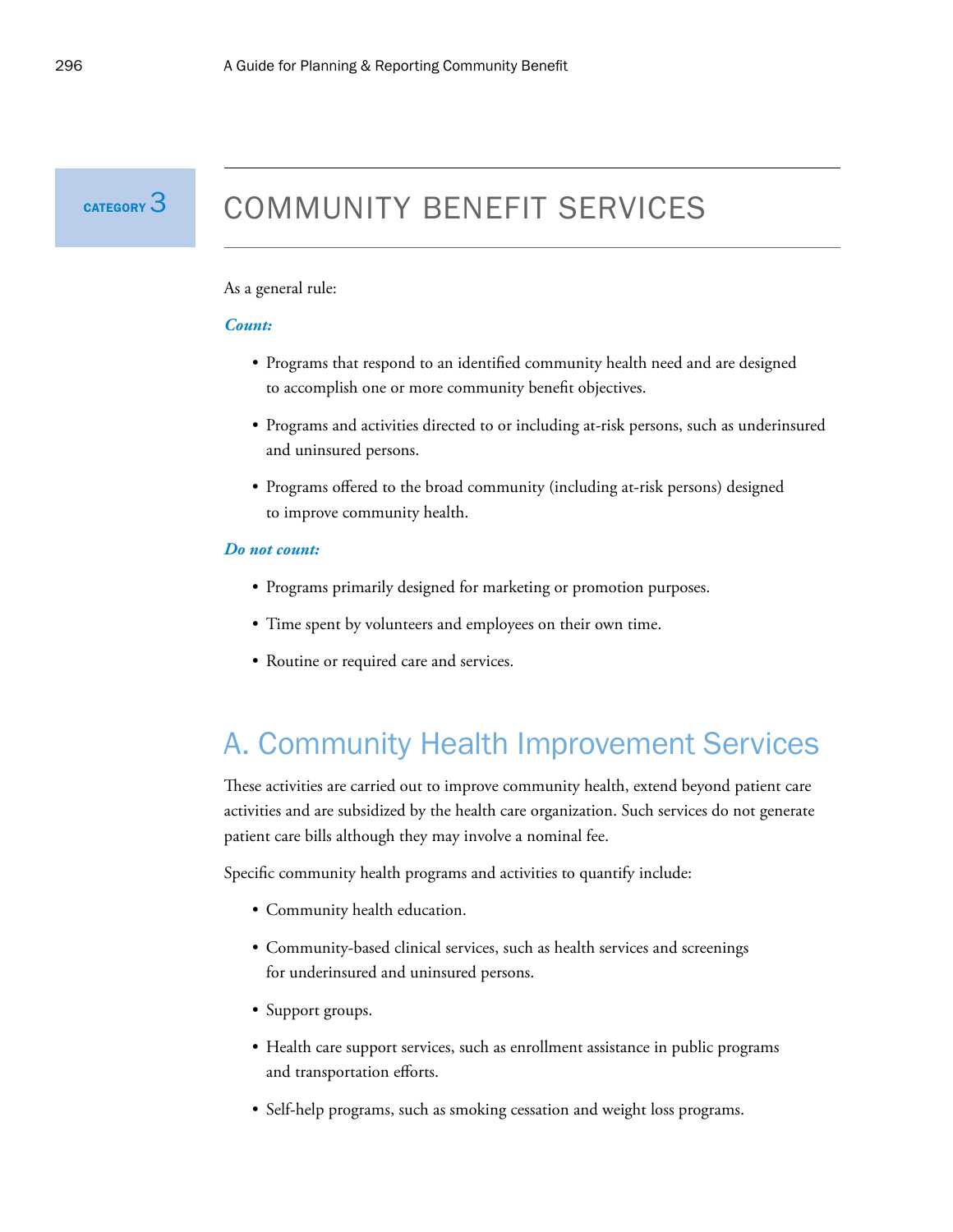- Community-based chaplaincy programs and spiritual care, including pastoral outreach programs.
- Community health initiatives addressing specific health targets and goals.

## **A1. Community Health Education**

Community health education includes lectures, presentations, and other group programs and activities apart from clinical or diagnostic services. Community benefit in this area can include staff time, travel, materials, staff preparation and indirect costs.

## *Count if the program addresses a community health need and meets a community benefit objective:*

- Caregiver training for persons caring for family members at home.
- Community newsletters primarily intended to educate the community about health issues and free community health programs.
- Consumer health libraries.
- Education on specific diseases or conditions, such as diabetes or heart disease.
- Health fairs in response to community need (not primarily for marketing).
- Health promotion and wellness programs.
- Health education lectures and workshops by staff to community groups.
- Parish and congregational health-related programs.
- Information provided through news releases and other modes to the media to educate the public about health issues (such as wearing bike helmets, treatment news, health resources in the community, etc.).
- Radio call-in programs with health professionals to address community health need.
- School health-education programs (Note: Report school-based programs on health care careers and workforce enhancement efforts in Community Building, Workforce Development, F8. Report school-based health services for students in communitybased clinical services, A2.).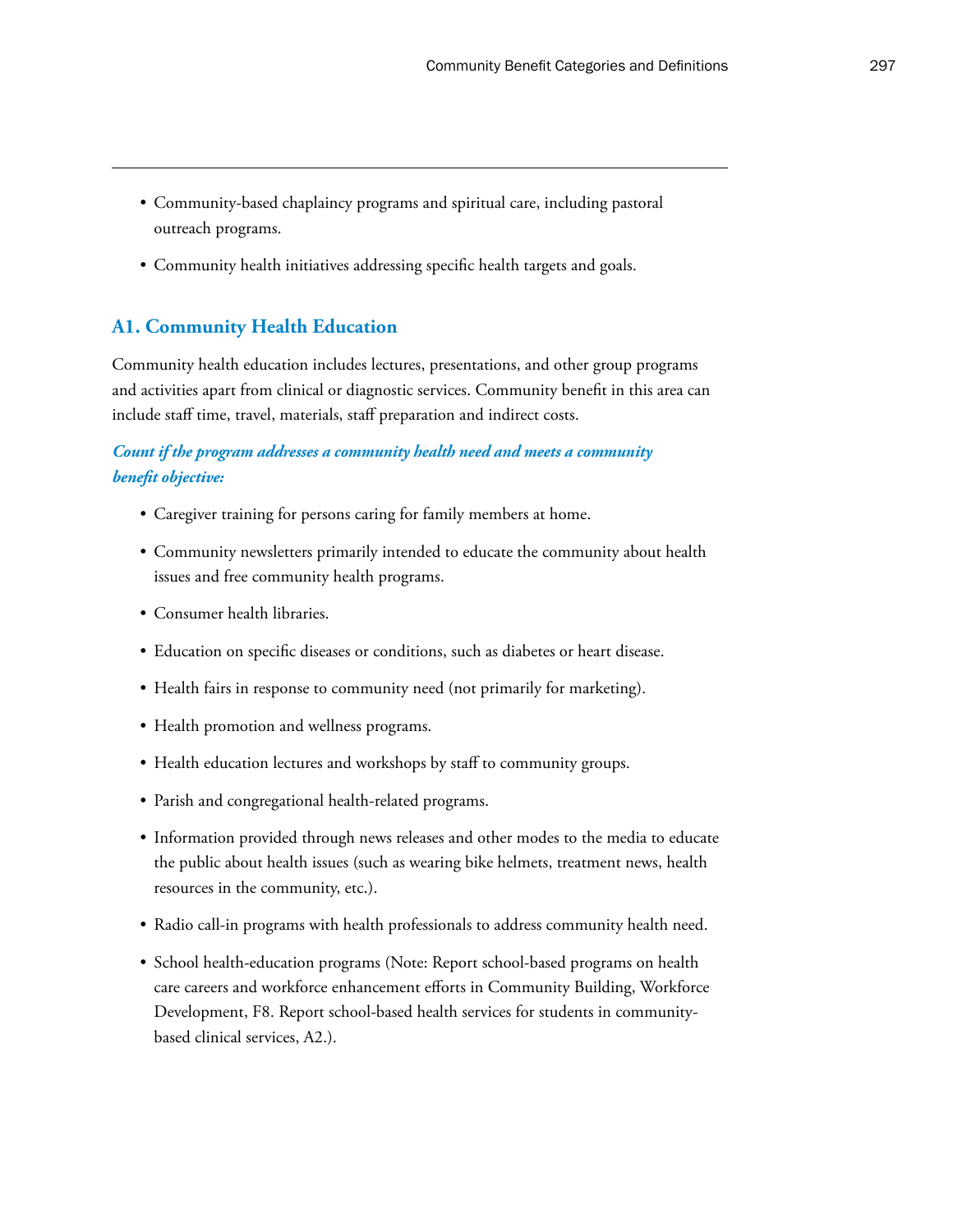- Web-based consumer health information related to community health needs. Report costs associated with developing or making information available, including costs to translate into languages spoken in the community.
- Worksite health education programs when not performed as "good will" and provided in response to community health need.

- Community calendars and newsletters, if they are primarily used as marketing tools.
- Patient education services that are part of comprehensive patient care (e.g., diabetes education provided only for patients).
- Health education sessions offered for a fee, for which a profit is realized.
- Volunteer time for parish and congregation-based services.
- Advertisements with health messages when the purpose is marketing.
- Childbirth and parenting education classes that are reimbursed or designed to attract paying or insured patients.

#### **Support groups**

Support groups typically are established to address social, psychological, or emotional issues related to specific diagnoses or occurrences: diseases and disabilities, grief, infertility, support for patients' families and the community.

#### *Count if the program addresses a community need and meets a community benefit objective:*

- Support groups related to community need, such as for prevention of child abuse or managing chronic disease.
- Costs to run support groups.

#### *Do not count:*

• Services given to patients and families in the course of their inpatient or outpatient encounter.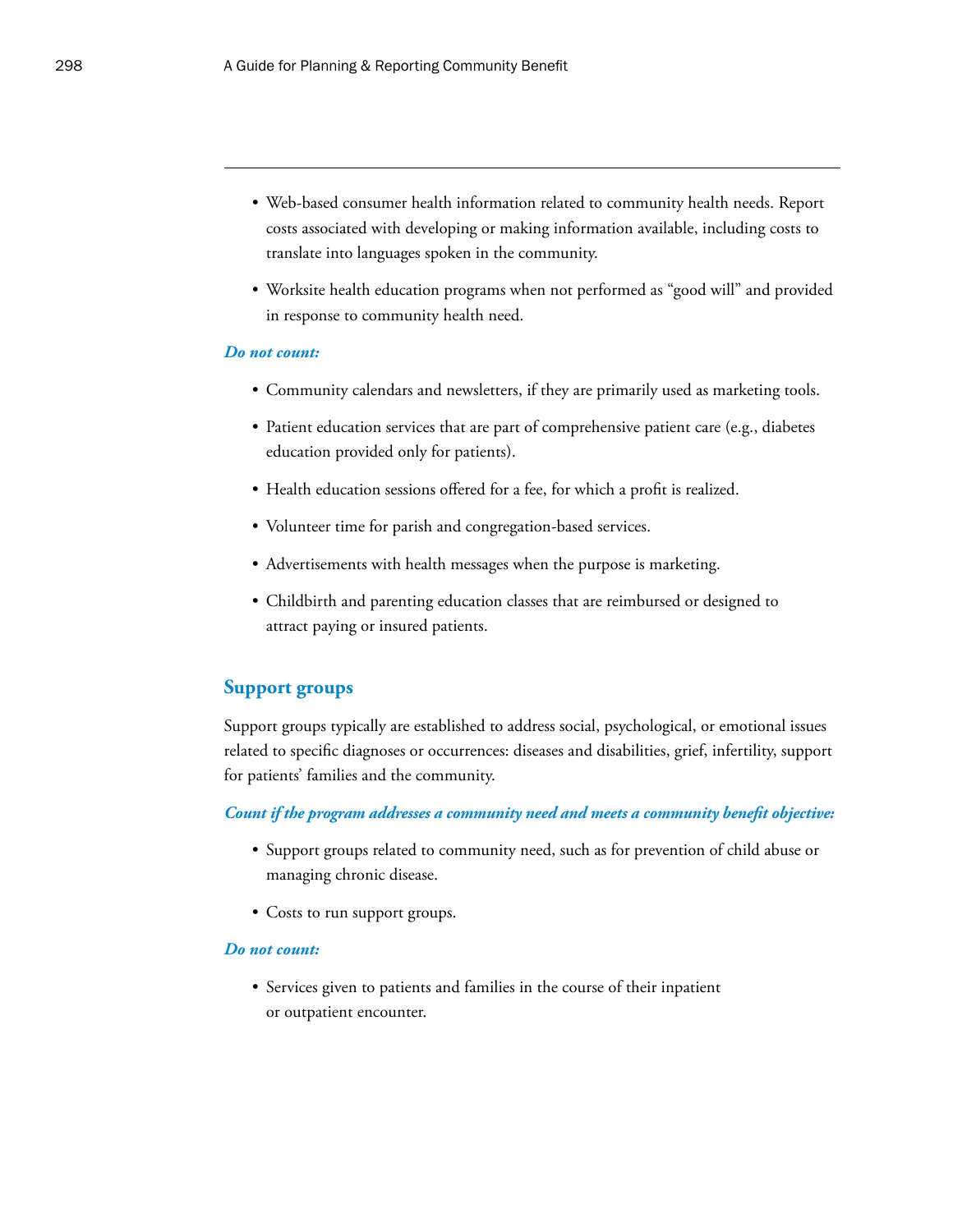## **Self-help programs**

These include wellness and health-promotion programs for the community, such as those for smoking cessation, exercise, and weight loss.

*Count if the program addresses a community need and meets a community benefit objective:*

- Anger management programs.
- Exercise classes.
- Smoking cessation programs.
- Stress management classes.
- Weight loss and nutrition programs.

#### *Do not count:*

- Employee wellness and health promotion provided by your organization as an employee benefit.
- The use of facility space to hold meetings for community groups (Report in In-kind Donations, E3).

## **A2. Community-Based Clinical Services**

These are health services and screenings provided on a one-time basis or as a special event in the community. They do not include permanent subsidized hospital outpatient services; report these in Hospital Outpatient Services, C3. As with other categories of community benefit, these programs and activities should be counted only if they are designed to meet identified community health needs.

#### *Screenings*

Screenings are health tests conducted in the community as a public service, such as blood pressure measurements, cholesterol checks, and school physicals. They are a secondary prevention activity designed to detect the early onset of illness and disease and can result in a referral to any community medical resource. To be considered community benefit, screenings should provide follow-up care as needed, including assistance for persons who are uninsured and underinsured.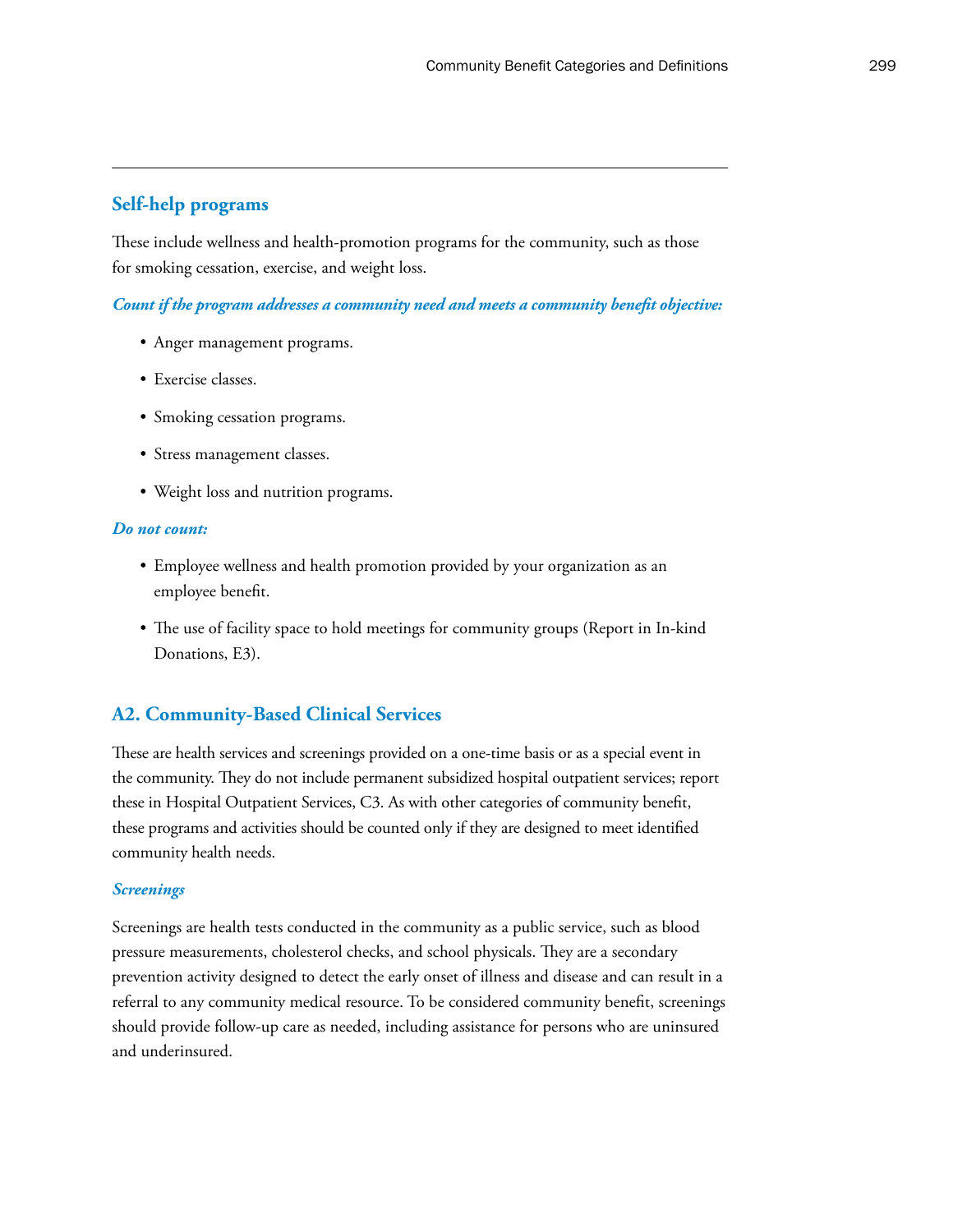#### *Count if the program addresses a community need and meets a community benefit objective:*

- Behavioral health screenings.
- Blood pressure screening.
- Lipid profile and/or cholesterol screening.
- Eye examinations.
- General screening programs.
- Health-risk appraisals.
- Hearing screenings.
- Mammography screenings.
- Prostate screenings.
- Osteoporosis screenings.
- School and sports physical examinations (only if there is a demonstrated need for vulnerable populations).
- Skin cancer screenings.
- Stroke risk screenings.

#### *Do not count:*

- Health screenings associated with conducting a health fair (report in Community Health Education, A1).
- Screenings for which a fee is charged and a profit is realized.
- Screenings when the primary purpose is to generate referrals to the health care organization or its physicians.
- Screenings provided primarily for public relations or marketing purposes.

#### **One-time or occasionally held clinics**

*Count if the program addresses a community need and meets a community benefit objective:*

• Blood pressure and/or lipid profile/cholesterol screening clinics.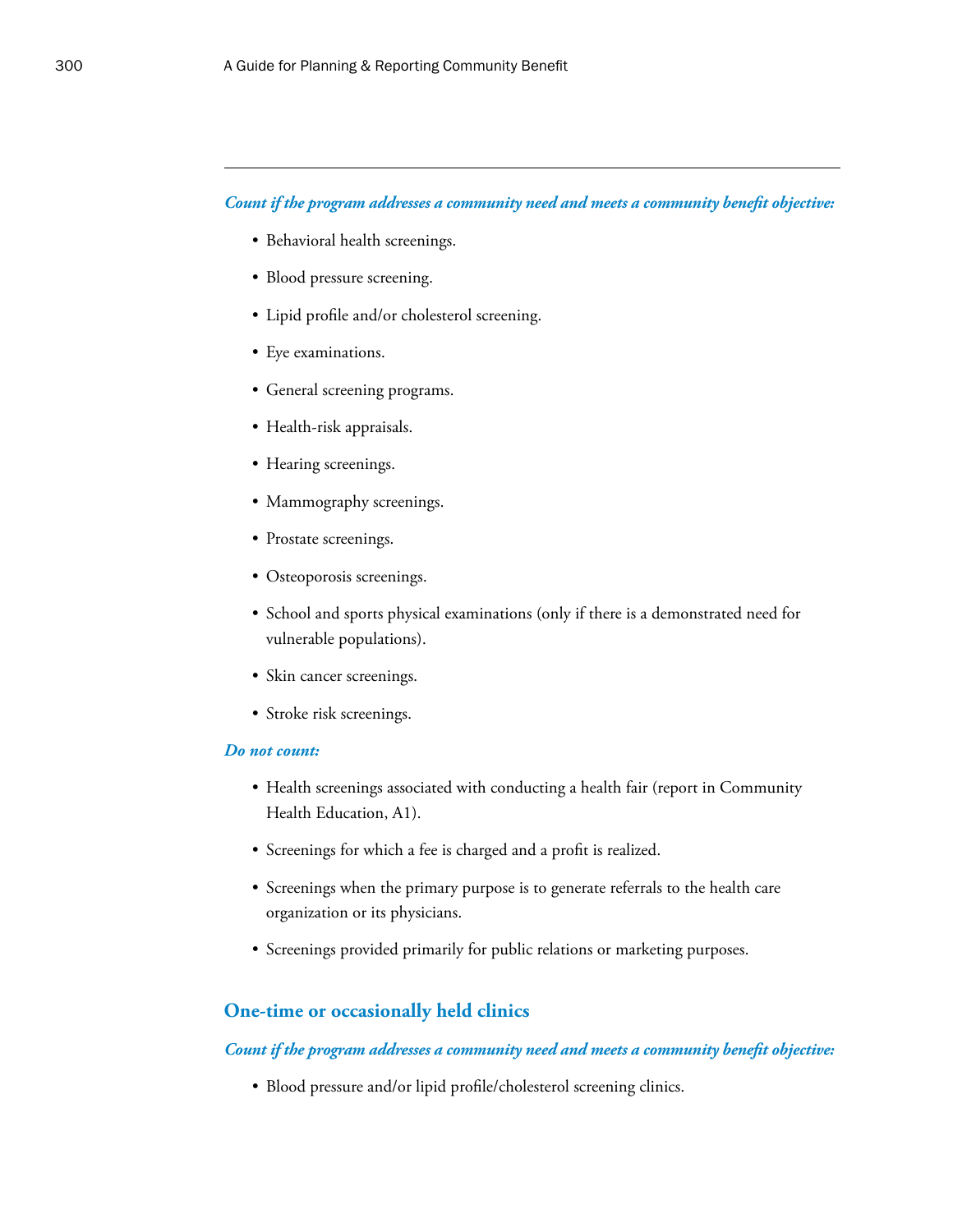- Cardiology risk factor screening clinics (take care not to include if screening is really marketing or case-finding).
- Colon cancer screenings.
- Dental care clinics.
- Immunization clinics.
- Mobile units that deliver primary care to underserved populations on an occasional or one-time basis.
- One-time or occasionally held primary care clinics.
- School physical clinics to increase access to health care for vulnerable populations.

- Free school team physicals, unless there is a demonstrated need for this service (not good will).
- Flu shots or physical exams for organization employees.
- Clinics for which a fee is charged and a profit is realized.
- Subsidized, permanent, ongoing programs and outpatient services (report in Hospital Outpatient Services, C3).

## **Clinics for underinsured and uninsured persons**

These programs, which in the past may have been called "free clinics," provide free or low-cost health care to medically underinsured and uninsured persons through the use of volunteers, including physicians and health care professionals, who donate their time.

#### *Count if the program addresses a community need and meets a community benefit objective:*

- Costs for staff time, equipment, and overhead costs.
- Lab and medication costs.

- Volunteers' time and contributions by other community partners.
- Grants to an unrelated free clinic or Federally Qualified Health Centers (report in Cash Donations, E1).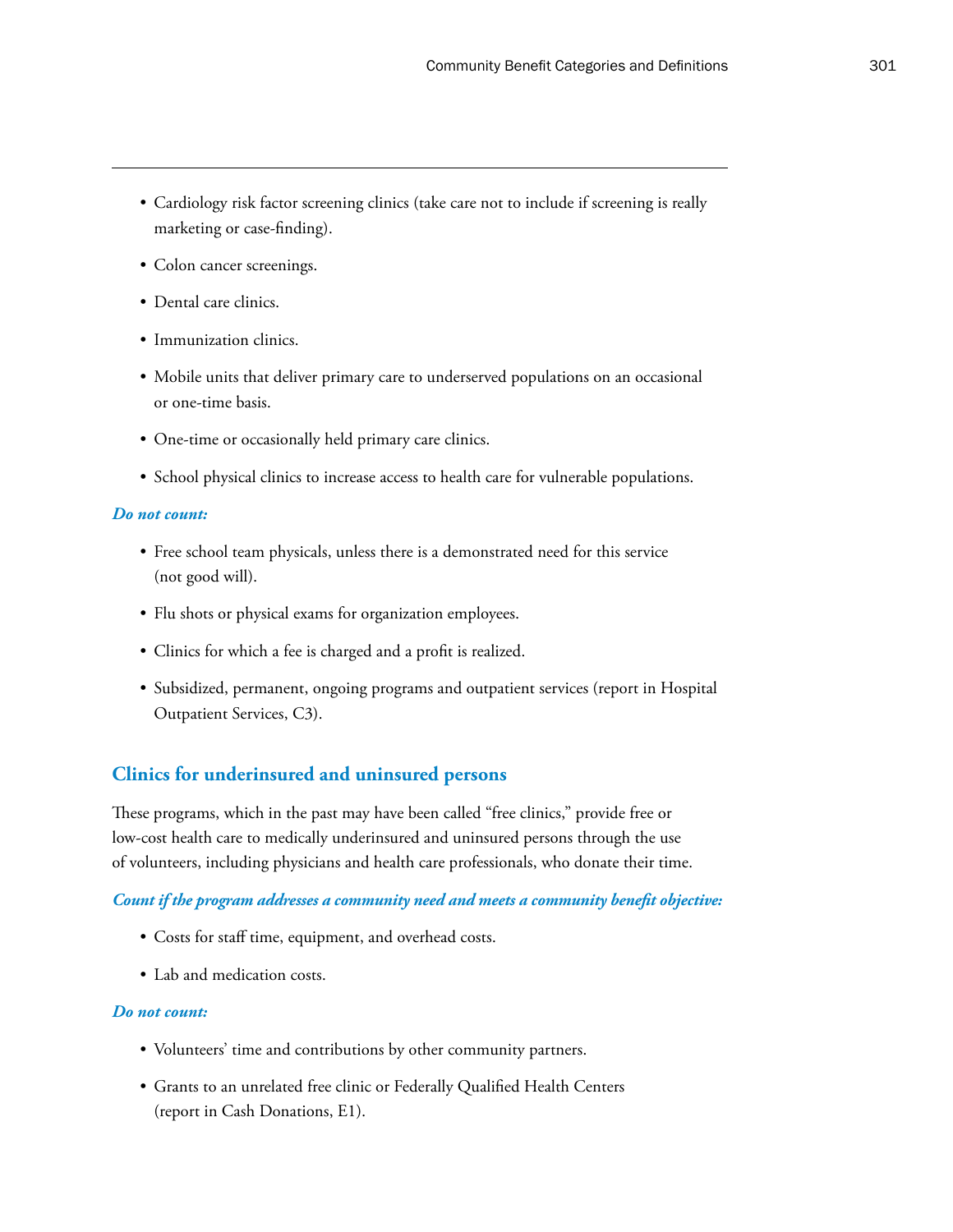## **Mobile units**

Count staff time, supplies and other operational costs if the program addresses a community need and meets a community benefit objective:

• Vans and other vehicles used to deliver primary care services.

#### *Do not count:*

- Subsidized, mobile specialty care services that are an extension of the organization's outpatient department, such as mammography, radiology, and lithotripsy (report in Hospital Outpatient Services, C3).
- Costs for marketing associated with the mobile unit. For example, if 30% of the mobile unit's time is spent on marketing or goodwill efforts and the remainder of the time is spent addressing community health needs, then 30% of the cost of the mobile unit would not be reported as community benefit expense.

## **A3. Health Care Support Services**

Health care support services are provided by the hospital to increase access and quality of care in health services to individuals, especially persons living in poverty and those in other vulnerable populations.

#### *Count if the program addresses a community need and meets a community benefit objective:*

- Information and referral to community services for community members (not routine discharge planning).
- Chronic disease management of underinsured and uninsured persons that goes beyond routine discharge planning.
- Telephone information services, such as Ask a Nurse, medical and mental health service hotlines, and poison control centers, not provided for marketing purposes.
- Physician referral programs for Medicaid and uninsured persons.
- Transportation programs for patients and families to enhance patient access to care (include cab vouchers provided to low-income patients and families but not to increase the use of the facility's services).
- Assistance to enroll in public programs, such as SCHIP and Medicaid.
- Assistance to enroll in health insurance marketplace programs, including the costs of navigator services.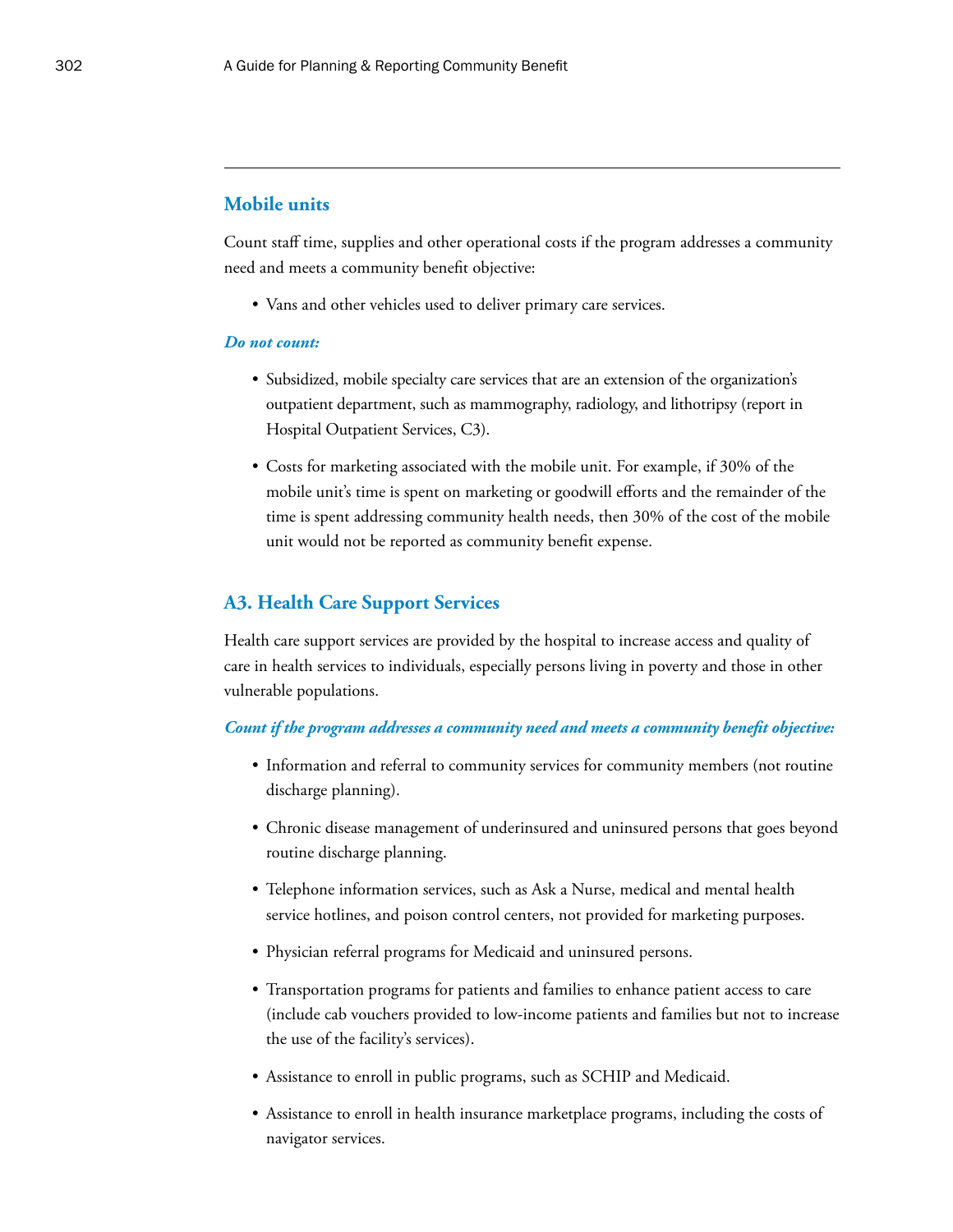- Personal response systems, such as Lifeline.
- Translation/interpreter services that go beyond what is required by state or federal rules or law or for accreditation. For example, translation services for a group that comprises less than a prescribed percentage of the population.
- Cash assistance for emergency housing following discharge of homeless patient.

- A physician referral program if it is primarily an internal marketing effort or only for hospital affiliated physicians (unless for Medicaid or uninsured persons).
- Health care support given to patients and families in the course of an inpatient or outpatient encounter.
- Routine discharge planning.
- Enrollment assistance programs specifically designed to increase facility revenue.
- Translation/interpreter services required of all providers.

## **A4. Social and Environmental Improvement Activities**

These are programs and activities that improve the health of persons in the community by addressing the determinants of health, which includes the social, economic and physical environment. They may be related to activities in Category F: Community-Building (physical improvements and housing, economic development, community support, environmental improvements, leadership development, coalition building, community health improvement advocacy and workforce development). These activities can be reported as community health improvement under A4 when they meet the criteria for community benefit described in Chapter 2, Guideline 1 and are not reported in Category F.

#### *Count:*

- Removal of harmful materials (such as asbestos, lead) in public housing.
- Improving availability of fresh fruits and vegetables in areas known as "food deserts."
- Violence prevention.
- Coalitions involved in task-specific projects and initiatives that address community health needs.
- Participation in community coalition to increase jobs with health insurance.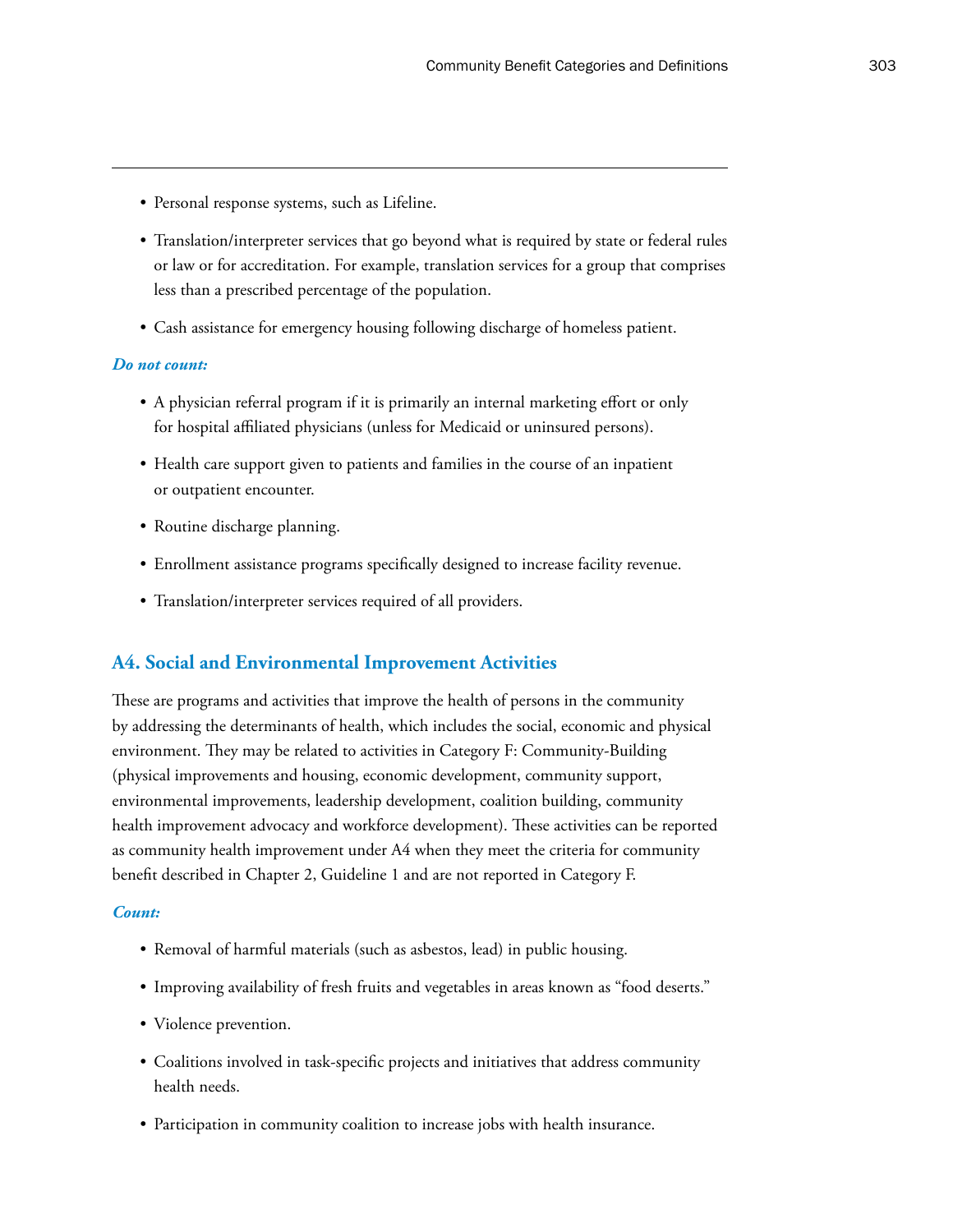- Participation in economic development council to revitalize depressed community by addressing factors that affect health.
- Neighborhood improvement in low-income area to address public safety issues.

#### *Do not count (report as F. Community-Building):*

- Neighborhood improvement to address blight.
- Participation in an economic development council to revitalize depressed community.
- Participation in community-wide effort to decrease litter and graffiti.
- Job creation and training programs in communities with high unemployment or for vulnerable population.

## B. Health Professions Education

This category includes educational programs for physicians, interns and residents, medical students, nurses and nursing students, pastoral care trainees and other health professionals when that education is necessary for a degree, certificate, or training that is required by state law, accrediting body or health profession society.

## **B1. Physicians/Medical Students**

#### *Count:*

Be sure to subtract government subsidies from these costs before counting. You may count the unpaid costs of:

- A clinical setting for training.
- Internships, residencies and fellowships.
- Continuing medical education (CME) required for medical credentialing offered to physicians outside of the medical staff on subjects for which the organization has special expertise.

- Expenses for physician and medical student in-service training.
- Joint appointments with educational institutions and medical schools (unless for a specialty where there is a documented shortage).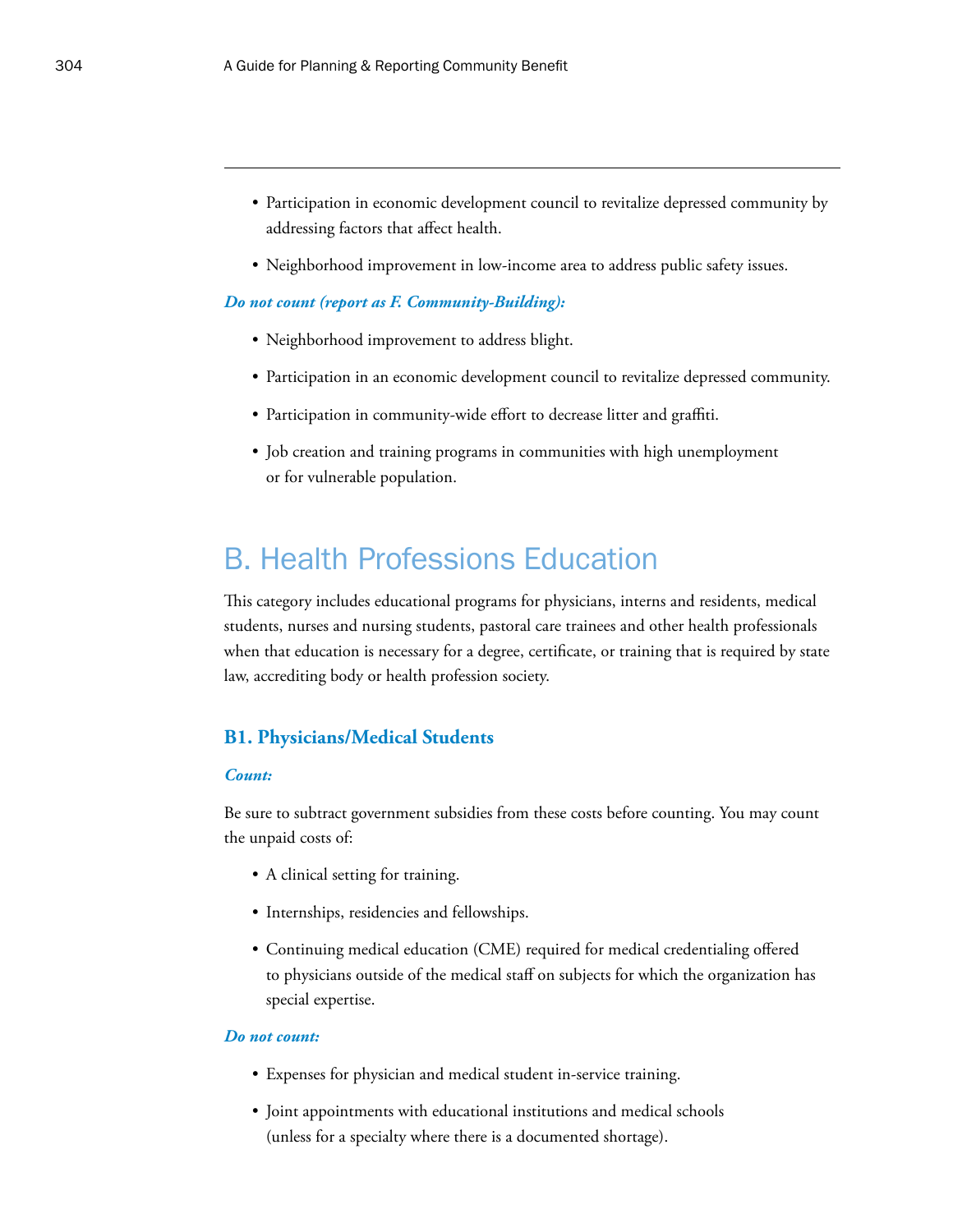## **B2. Nurses/Nursing Students**

#### *Count:*

- Providing a clinical setting for students enrolled in an outside organization (count time that staff nurses are taken away from their routine duties).
- Costs associated with underwriting faculty positions in schools of nursing in response to shortages of nurses and nursing faculty.

#### *Do not count:*

Expenses associated with:

- Education required by nursing staff, such as orientation, in-service programs, and new graduate training.
- Expenses for standard in-service training and in-house mentoring programs.
- In-house nursing and nurse's aide training programs.
- Programs where nurses are required to work for the organization.
- Contributions to an unaffiliated school of nursing (report in Cash Donations, E1).

## **B3. Other Health Professions Education**

#### *Count:*

- A clinical setting for student training and internships for dietary professionals, technicians, chaplaincy/pastoral care, physical therapists, social workers, pharmacists, and other health professionals – when there is no work requirement tied to training.
- Training of health professionals in special settings, such as occupational health or outpatient facilities.

#### *Do not count:*

Expenses associated with:

- Education required by staff, such as orientation and standard in-service programs.
- On-the-job training, such as pharmacy technician and nurse's assistant programs.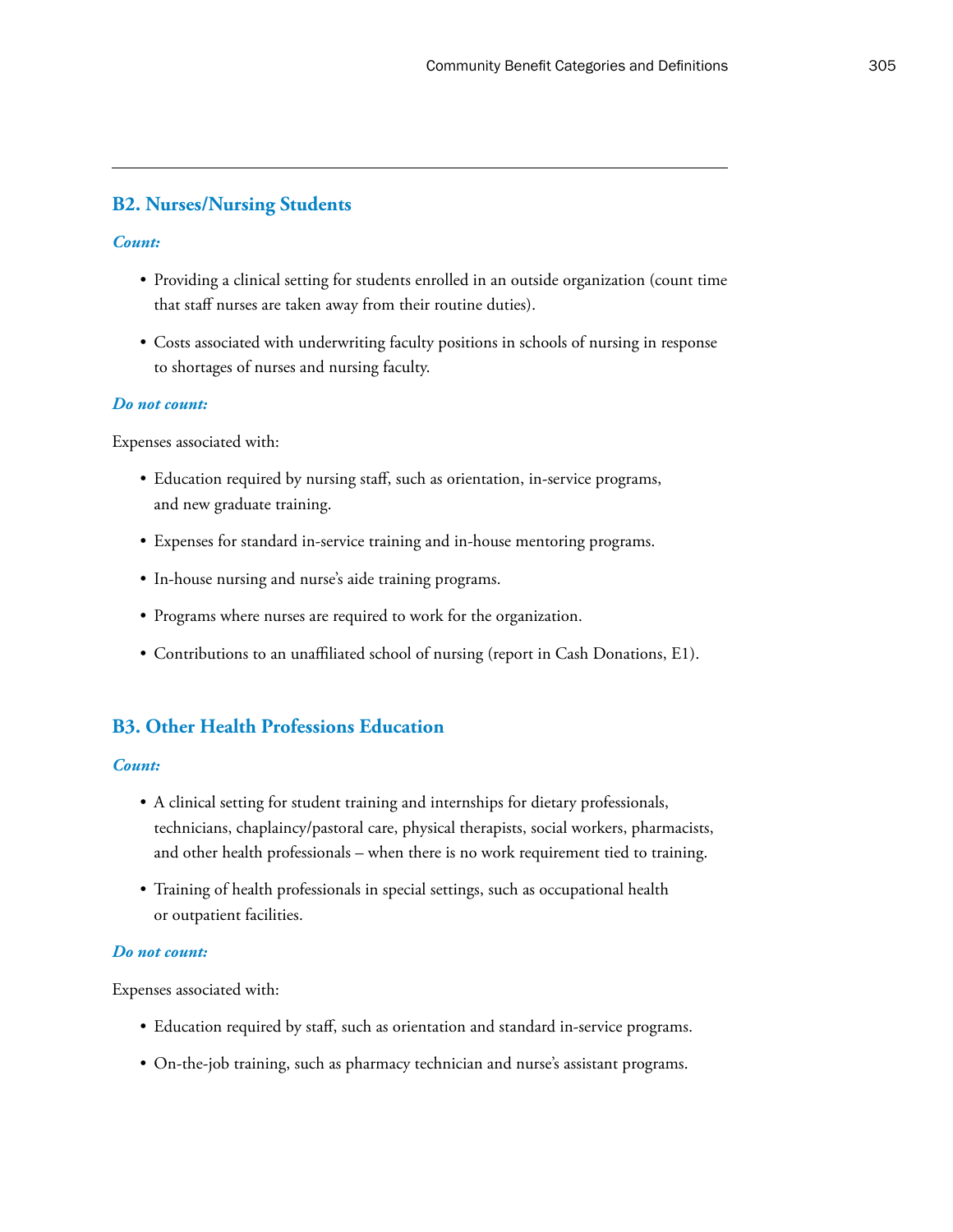- Programs where trainees are required to work for the organization after training.
- Training for non-health related professions such as accounting.

### **B4. Scholarships/Funding for Health Professions Education**

#### *Count:*

- Scholarships or tuition payments for nursing and health professions education to nonemployees with no requirement to work for the organization as a condition of the scholarship.
- Specialty in-service and video conferencing programs required for certification or licensure made available to professionals in the community.

- Costs for staff conferences and travel other than those listed above.
- Financial assistance for employees who are advancing their own educational credentials.
- Staff tuition reimbursement costs provided as an employee benefit.
- Financial assistance where students/trainees are required to work for the organization.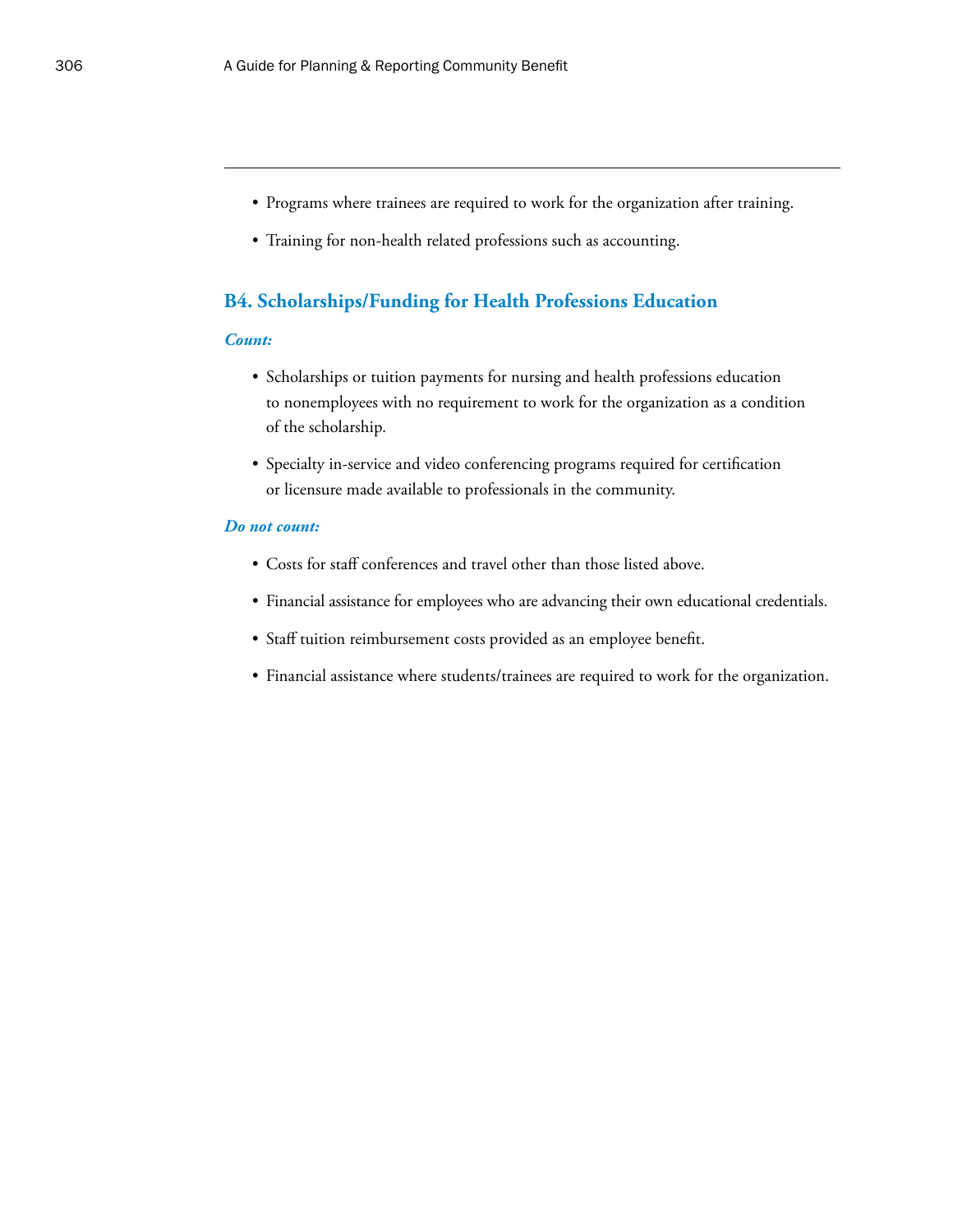## C. Subsidized Health Services

Subsidized health services are clinical programs that are provided despite a financial loss so significant that negative margins remain after removing the effects of financial assistance, bad debt and Medicaid shortfalls. Nevertheless, the service is provided because it meets an identified community need and if no longer offered, it would either be unavailable in the area or fall to the responsibility of government or another tax-exempt organization to provide.

Subsidized services do not include ancillary services that support service lines, such as lab and radiology (if these services are provided to persons meeting the hospital's financial assistance eligibility criteria, they should be reported as financial assistance).

#### CAREFULLY EXAMINE SUBSIDIZED SERVICES

The category of subsidized services is not a catch-all category for services that operate at a loss. Care needs to be taken to ascertain whether the service satisfies all criteria for being included as a subsidized health service that provides community benefit.

Exclude from subsidized health services amounts that already have been accounted for, such as financial assistance or Medicaid losses. In addition, the IRS in instructions for the Schedule H require excluding the shortfall from bad debt.

#### *Count:*

- Clinical programs or service lines that the organization subsidizes.
- The amount the health care organization subsidizes to provide these services. Report the amount of the subsidy for the whole program, not just for components of the program that are losing money. For example, if a component of the emergency room service, such as physician services, is losing money but the overall service is not losing money and does not need to be subsidized, then the service would not be reported as a subsidized service.

- Ancillary services (such as lab, radiology). (Note: free or discounted ancillary services for persons who meet the organization's financial assistance policy criteria should be reported as financial assistance.)
- Financial assistance.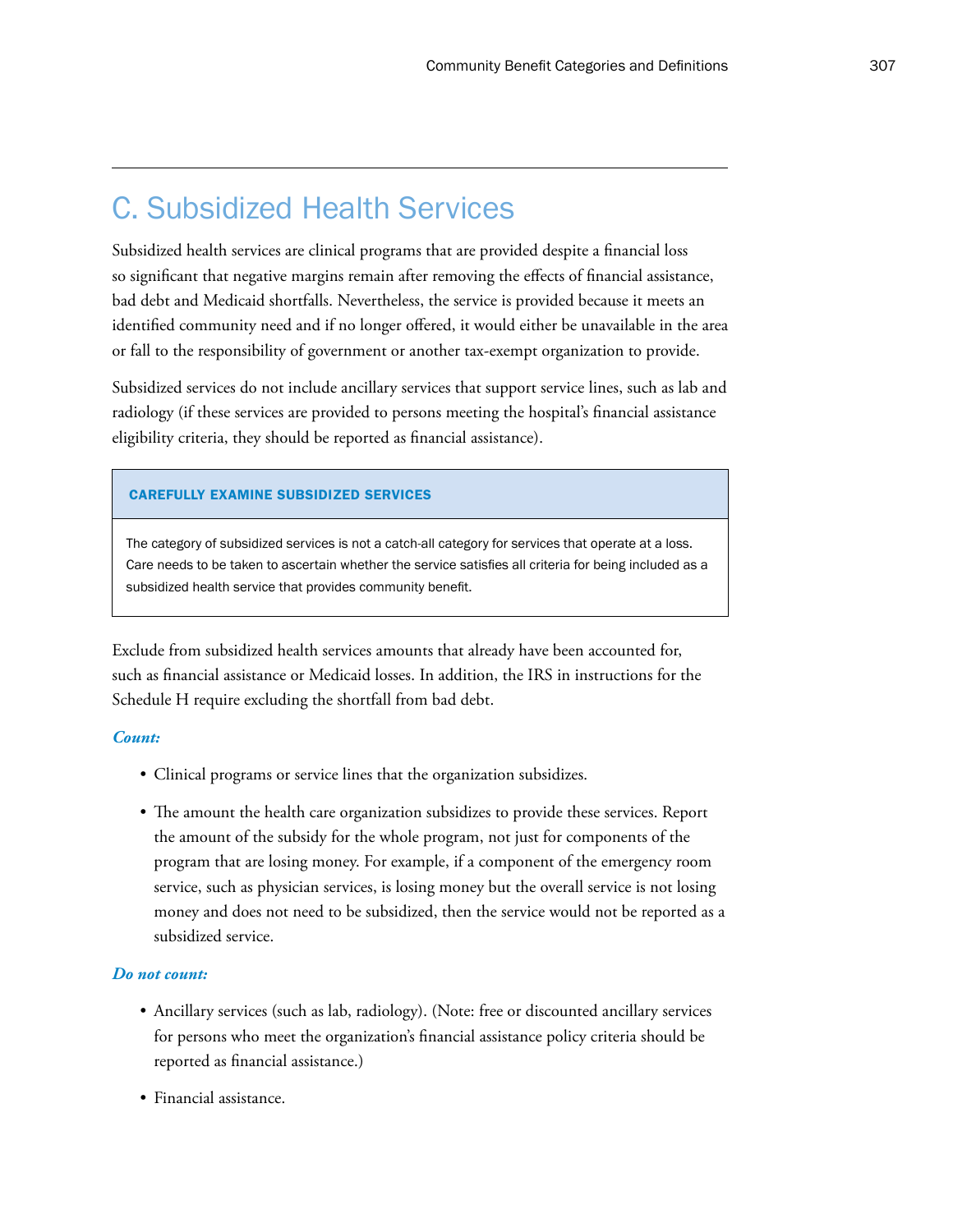- Bad debt.
- Medicaid shortfall.
- Services that:
	- ° Are not needed by the community.
	- ° Experience losses due to inefficiency.
	- ° Have many competitors in the market and are not accessed by patients in need.

## **Examples of Services that Frequently Qualify as Subsidized Health Services**

## **C1. Emergency and Trauma Services**

#### *Count:*

- Air ambulance.
- Emergency department.
- Trauma center.

## *Do not count:*

• Payment for routine on-call physician services.

## **C2. Neonatal Intensive Care (if subsidized)**

#### **C3. Hospital Outpatient Services**

#### *Count:*

- Subsidized permanent outpatient services and primary/ambulatory care centers, whether they are within the hospital facility or separate, freestanding facilities (e.g., urgent care center).
- Mobile units, including mammography and radiology units. (Note: IRS instructions require describing subsidies to free-standing physician clinics.)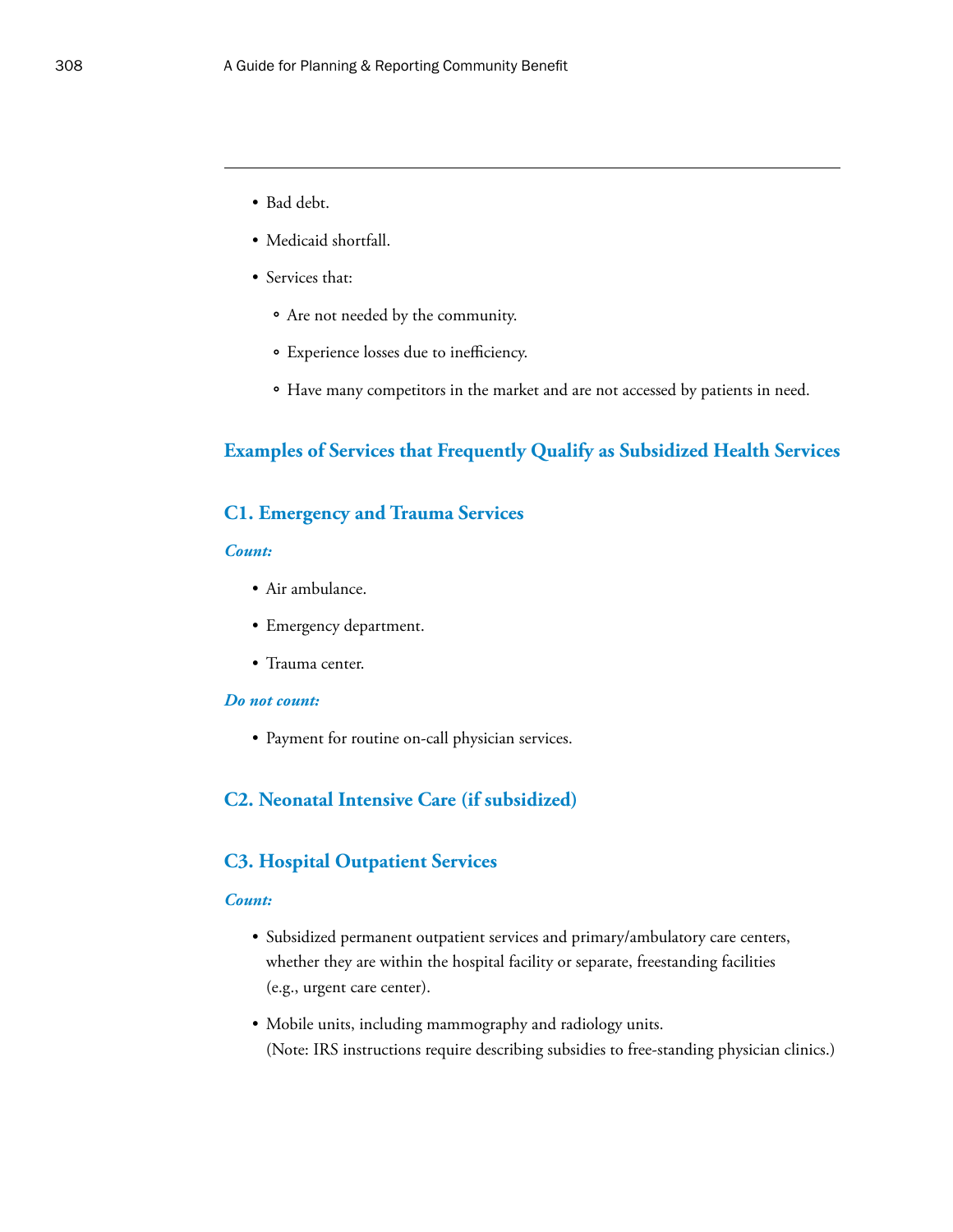## **C4. Burn Units**

## **C5. Women's and Children's Services**

Report services designed to increase access and quality of care for women and children, especially those living in poverty, and other vulnerable populations. As with all community benefits in the subsidized care category, count only those for which an identified community need exists and for which not providing the service would result in a shortage within the community.

#### *Count:*

- Freestanding breast diagnostic centers.
- Obstetrical services.
- Pediatrics.
- Women's services.

#### *Do not count:*

• Services provided in order to attract physicians or health plans.

## **C6. Renal Dialysis Services**

## **C7. Subsidized Continuing Care**

#### *Count:*

- Hospice care.
- Home care services.
- Skilled nursing care or nursing home services.
- Adult day health programs.
- Durable medical equipment.

#### *Do not count:*

• Step-down or post-acute services provided in order to discharge outlier patients, to the financial advantage of the facility.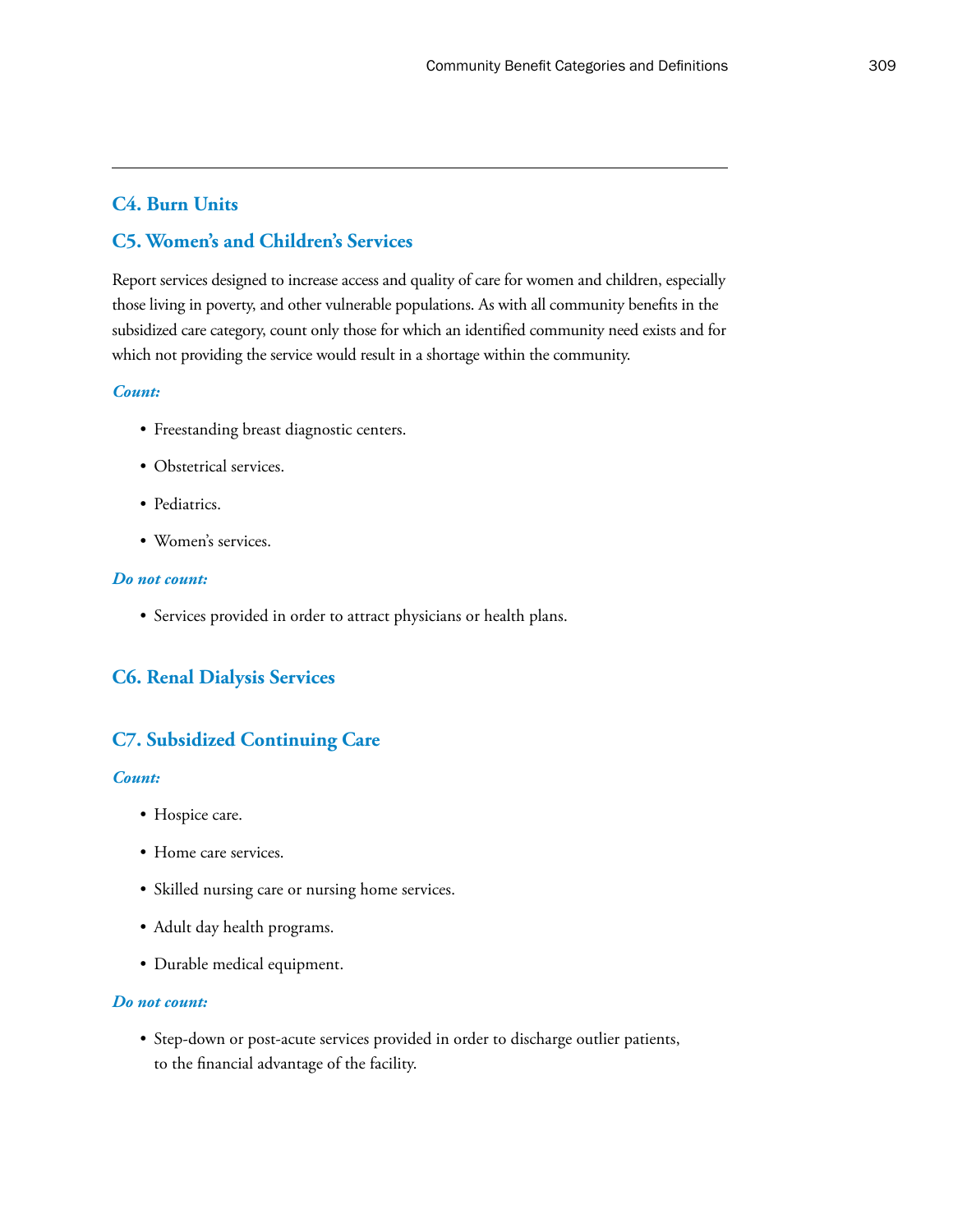## **C8. Behavioral Health Services**

#### *Count:*

• Inpatient and outpatient behavioral health services.

## **C9. Palliative Care**

#### *Count:*

• Outpatient and community-based palliative care programs.

#### *Do not count:*

• The organization's inpatient palliative care program.

## D. Research

Research that may be reported as community benefit includes clinical and community health research, as well as studies on health care delivery that are generalizable, shared with the public and funded by the government or a tax-exempt entity (including the organization itself ). Do not report as community benefit research where findings are used only internally or are proprietary. Count the total cost of the qualifying research programs, including direct and indirect costs. Per IRS 990 Schedule H instructions, grant funding must be reported as offsetting revenue.

#### **D1. Clinical Research**

#### *Count:*

- Research development costs.
- Studies on therapeutic protocols.
- Evaluation of innovative treatments.
- Research papers prepared by staff for professional journals and presentations.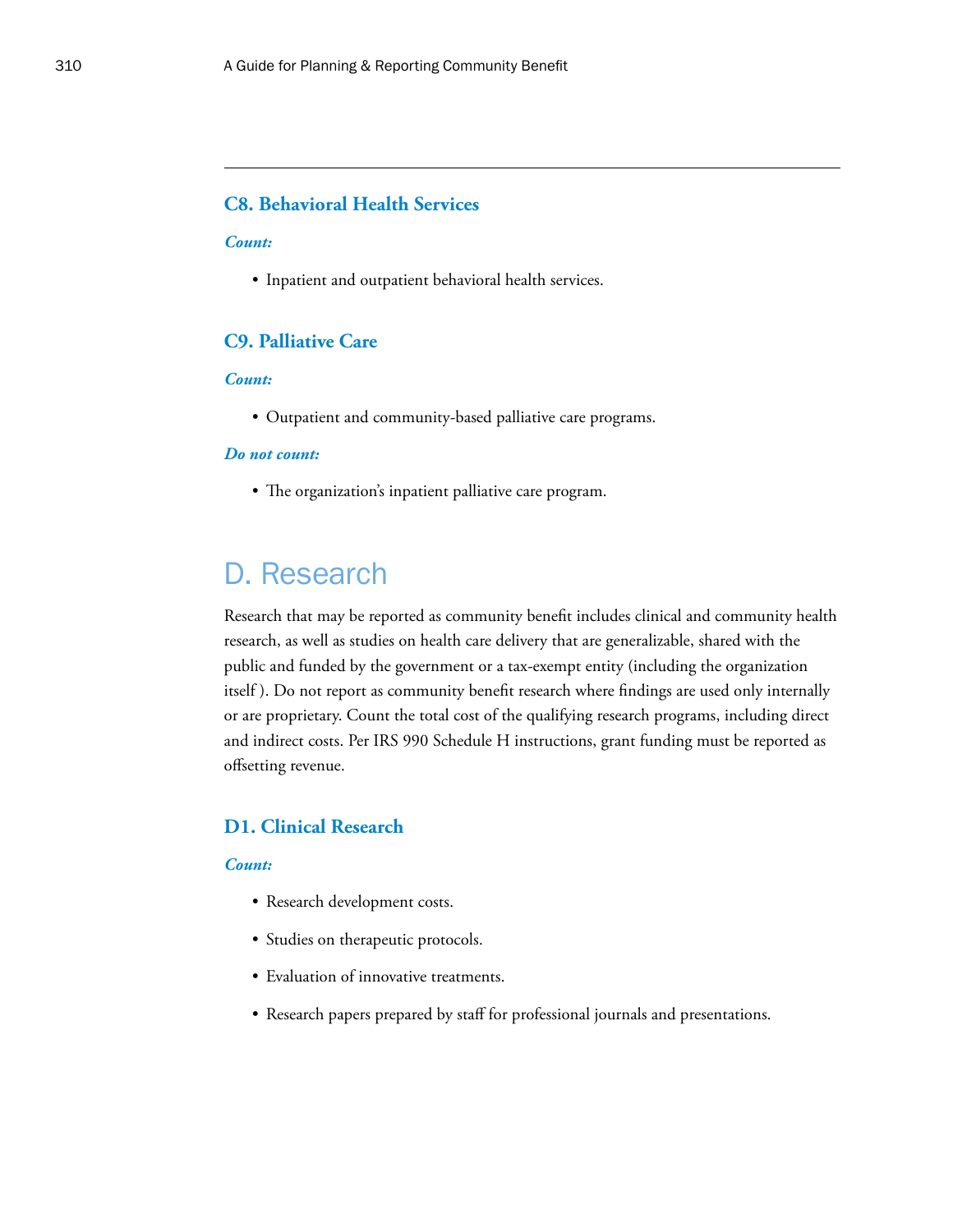- Research where findings are used only internally.
- Research that yields knowledge used for proprietary purposes.

#### **D2. Community Health Research**

#### *Count:*

- Studies on health issues for vulnerable persons.
- Studies on community health, such as incidence rates of conditions for special populations.
- Research papers prepared by staff for professional journals or presentation.
- Studies on innovative health care delivery models.

#### *Do Not Count:*

- Market research.
- Research where findings are only used internally or by the funder.

## E. Cash and In-Kind Contributions

This category includes funds and in-kind services donated to community organizations or to the community at large for a community benefit purpose. In-kind services include hours contributed by staff to the community while on health care organization work time, the cost of meeting space provide to community groups and the donations of food, equipment, and supplies. (Note: contributions to provide support services to individuals should be reported in category A3. Health Care Support Services.)

Donations in this category must be restricted, in writing, to programs or activities that would qualify as community benefit if provided by the organization itself. If the contribution is used for a community-building activity or program, it should be reported as community-building.

## **E1. Cash Donations**

*Only count those donations to organizations and programs that are for the same type of activities and programs that would count as community benefit provided by the hospital:*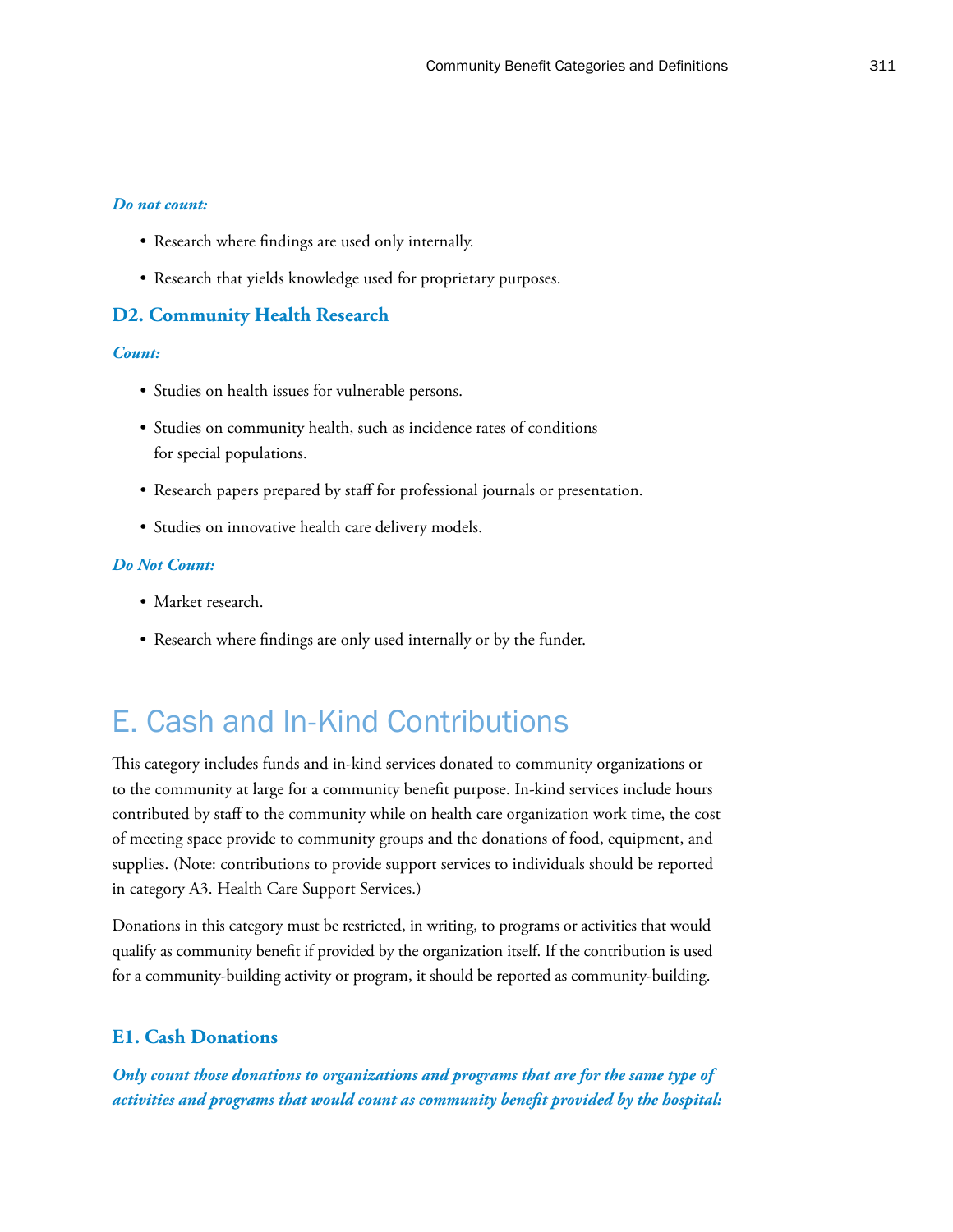- Contributions provided to health care organizations and other community organizations.
- Contributions for providing technical assistance or evaluation of community coalition efforts.
- Contributions to charity events of not-for-profit organizations, after subtracting the market value of participation by the employees or organization.
- Financial assistance within and outside the local community in response to natural disasters or poverty or catastrophic events (e.g., terrorism).
- Event sponsorship.

- Employee-donated funds.
- Emergency funds provided to employees.
- Fees for sporting event tickets.
- Time spent at golf outings or other primarily recreational events.

## **E2. Grants**

These include grants made by the organization to community and other not-for-profit entities, projects, and initiatives.

## *Count if contribution will address a community need and meets a community benefit objective:*

- Program, operating, and education grants.
- Matching grants.

#### *Do not count:*

• Grants passed through from a related organization.

## **E3. In-Kind Donations**

#### *Count:*

• Meeting room overhead and space for not-for-profit organizations and community groups (such as coalitions, neighborhood associations, and social service networks).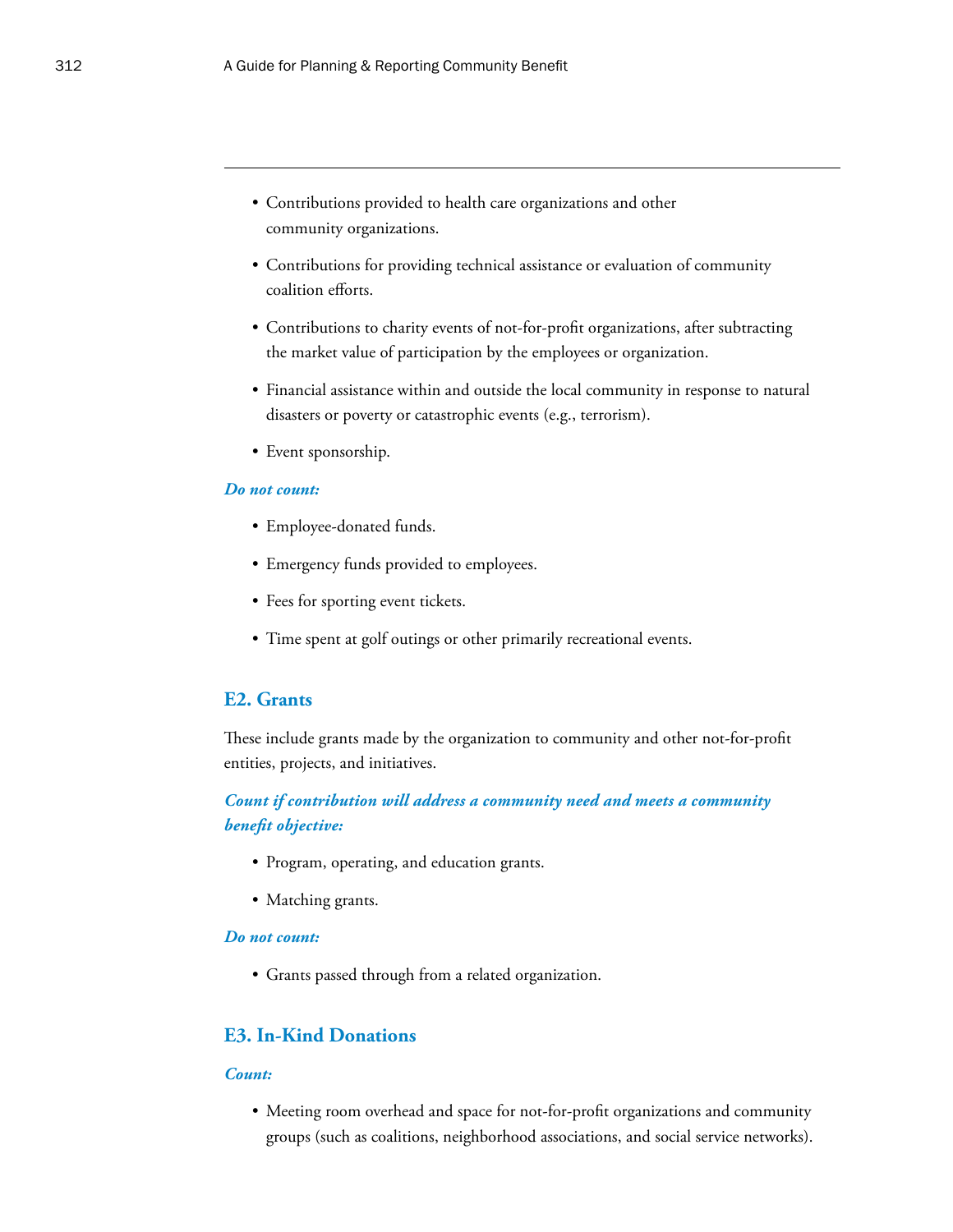- Equipment and medical supplies (includes national and international donations with the greatest proportion of donations being local) for health-related programs.
- Emergency medical care at a health-related community event.
- Costs of coordinating community events not sponsored by the health care organization, such as March for Babies.
- Employee costs on work time associated with community health-related boards and other community involvement.
- Food donations, including Meals on Wheels subsidies and donations to food shelters.
- Laundry services for community organizations.
- Other free ancillary services such as lab, radiology and pharmacy services to other providers in the community, such as clinics or shelters.
- Technical assistance to community organizations, such as information technology, grant writing, accounting, human resource support and planning and marketing.

- Employee costs associated with board and community involvement when these are done on an employee's own time, not on behalf of the organization, or not related to a community benefit objective.
- Volunteer hours provided by hospital employees on their own time for community events.
- Salary expenses paid to employees deployed on military services or jury duty (considered employee benefits).

## F. Community-Building Activities

Community-building activities improve the community's health and safety by addressing the root causes of health problems, such as poverty, homelessness, and environmental hazards. These activities strengthen the community's capacity to promote the health and well-being of its residents by offering the expertise and resources of the health care organization. Costs for these activities include cash and in-kind donations and expenses for the development of a variety of community-building programs and partnerships.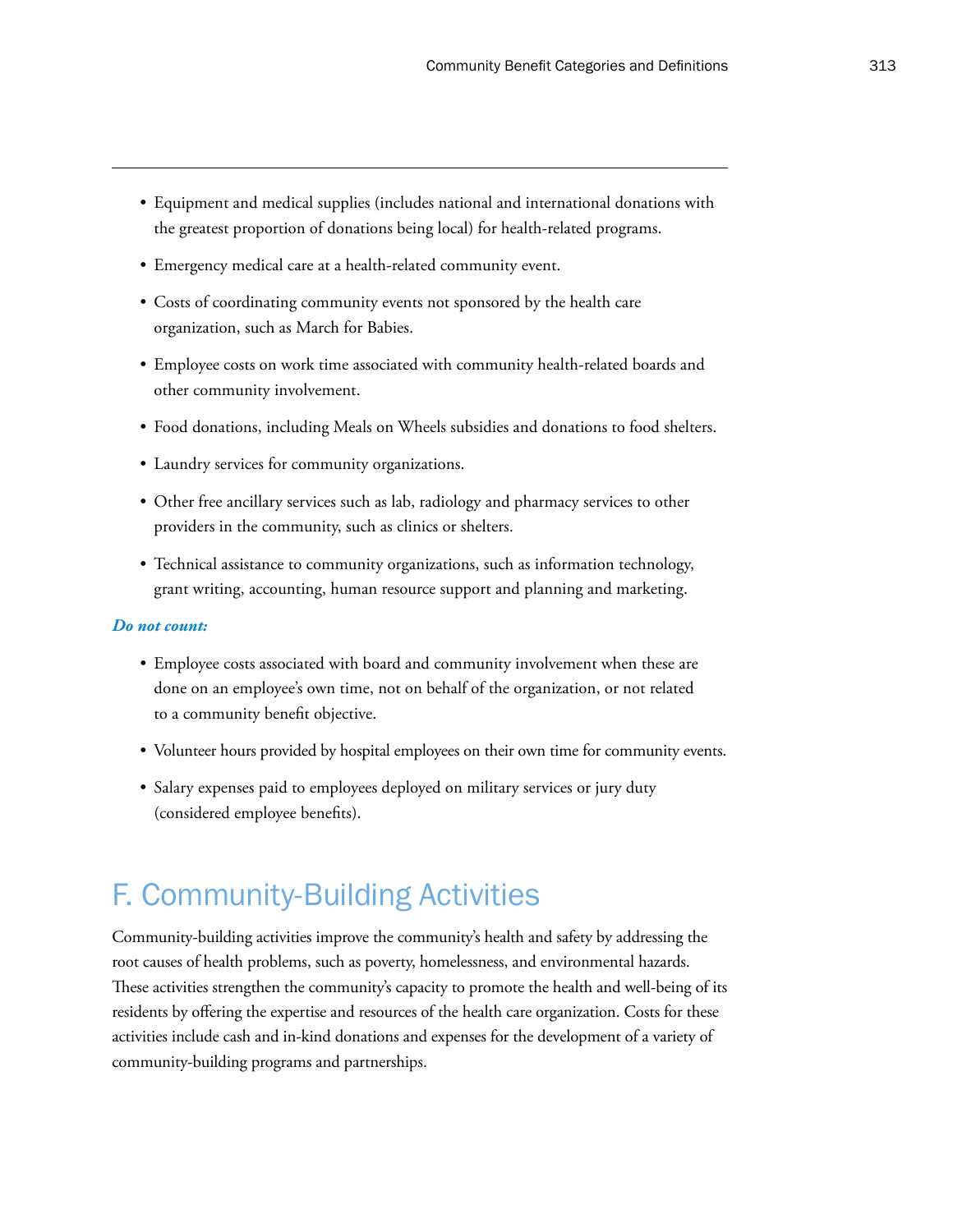Schedule H requires hospitals to report community-building activities in Part II of the form rather than in the Part I community benefit table. The IRS also requires hospitals to describe in Part VI how these activities promote the health of the communities served. The instructions also state that some community-building activities may meet the definition of community benefit and direct organizations to report those activities as community health improvement.

*See Chapter 2, Guideline 1 for community health improvement criteria.*

## **F1. Physical Improvements and Housing**

#### *Count:*

- Neighborhood improvement and revitalization projects.
- Public works, lighting, tree planting, and graffiti removal.
- Housing rehabilitation, contributions to community-based assisted living, and senior and low-income housing projects.
- Habitat for Humanity activities.

#### *Do not count:*

- Housing costs for employees.
- Health facility construction and improvements, such as a meditation garden or parking lot.

## **F2. Economic Development**

#### *Count:*

- Participation in an economic development council or chamber of commerce on issues impacting the community's health and safety.
- Grants to community businesses for the purpose of economic development to revitalize depressed community.

- Routine financial investments.
- Contribution to the arts (unless part of a comprehensive plan for economic development of the community).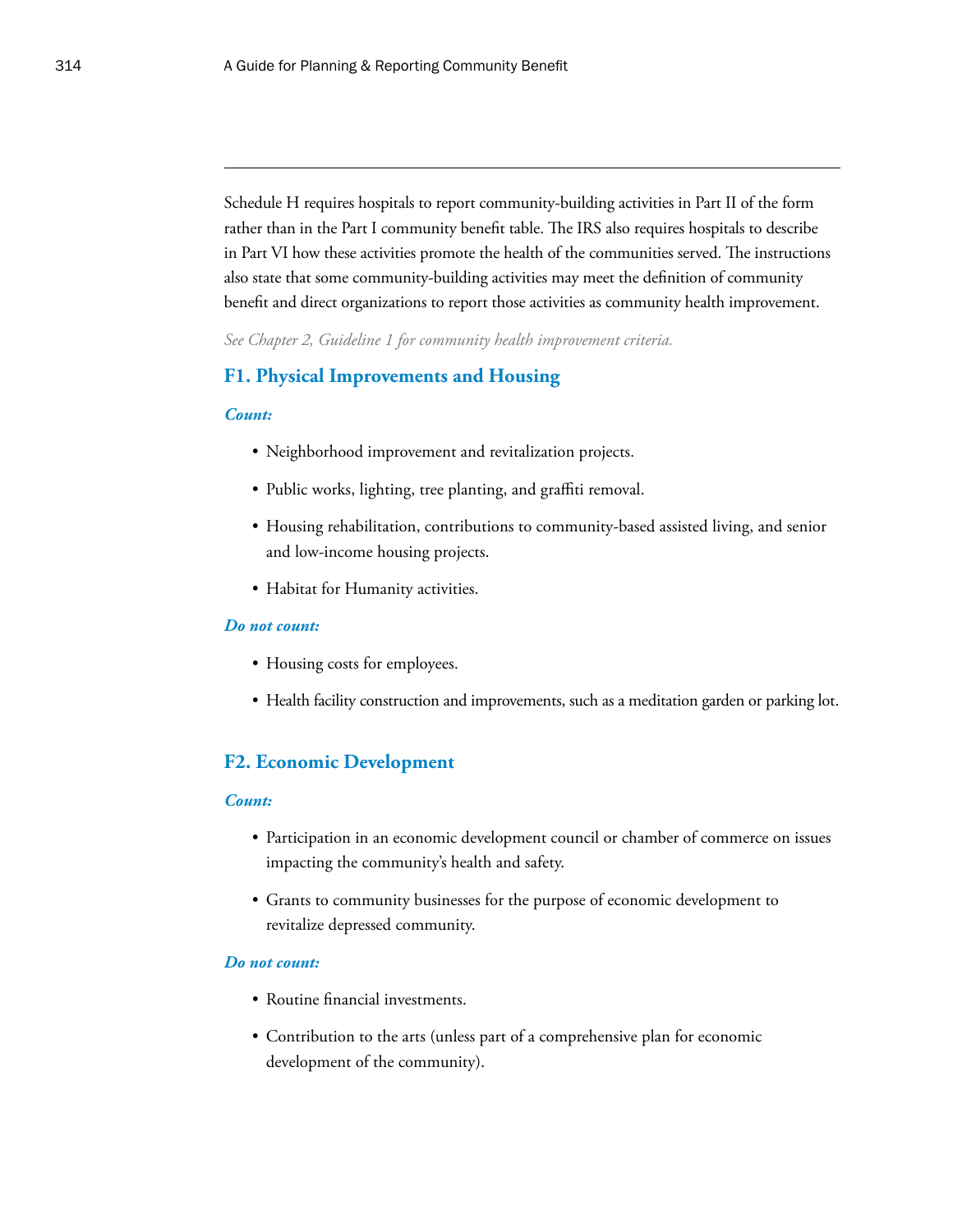## **F3. Community Support**

This includes efforts to establish or enhance community support networks, such as neighborhood watch groups and childcare cooperatives. Activities include both communitybased initiatives and facility-based initiatives.

#### *Count:*

- Child care for community residents with qualified need.
- Mentoring programs (other than for health professions, which are counted in Workforce Development, F8) to improve graduation rates.
- Neighborhood systems, such as watch groups.
- Youth asset development.
- Disaster readiness over and above state and federal licensure requirements. Be careful not to double-count with in-kind donations or grants.

*See What Counts Q & A section of the CHA website (Community-Building Activities/ Disaster Preparedness) for full recommendation of what to count.*

#### *Do not count:*

- Costs associated with subsidizing salaries of employees deployed in military action (considered employee benefits).
- Costs associated with routine and mandated disaster preparedness.

## **F4. Environmental Improvements**

#### *Count:*

- Training community members to monitor and reduce environmental hazards.
- Neighborhood and community improvements to decrease litter.
- Safe removal or treatment of garbage and other waste products.
- Activities that reduce the environmental hazards caused by the organization, if their primary purpose is to improve community health, addresses an issue known to affect community health and must be subsidized by the organization, including:
	- ° Waste reduction to minimize incineration, which presents hazards to local community health by triggering asthma and other problems.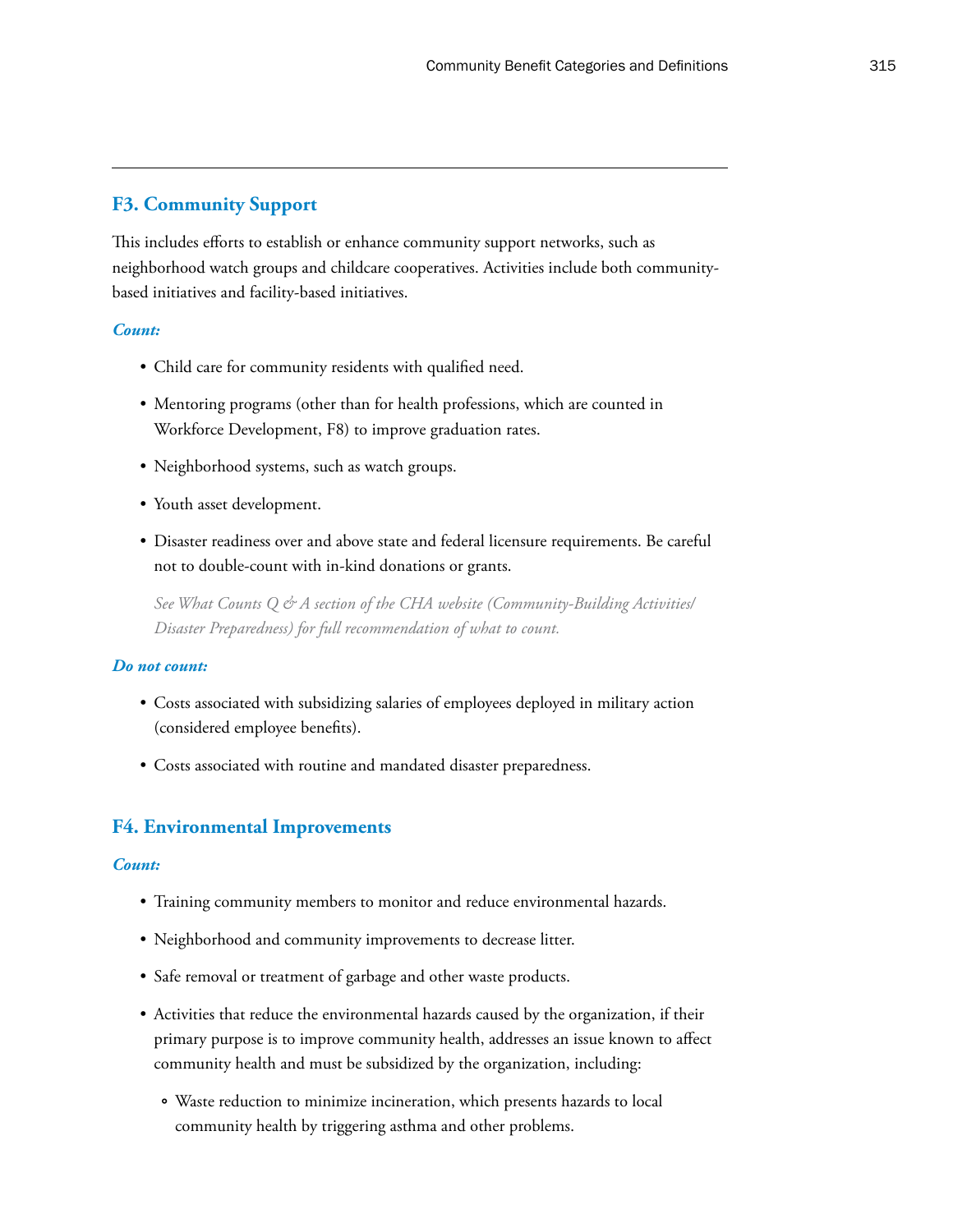- ° Purchasing cleaner energy from power plants in order to reduce harmful emissions that impact community health.
- ° Eliminating use of toxic materials such as mercury.
- ° Buying regionally grown or organic food to reduce transport-related emissions, non-organic pesticides and herbicides.

- Activities where the primary purpose addresses the health of persons affiliated with the organization, i.e., patients and staff (for example, use of green cleaning products).
- Expenditures to comply with environmental laws and regulations such as medical radiological waste disposal.
- Activities provided for marketing purposes, such as distribution of "green" items with organization's name and logo.
- Activities that are an extension of good/excellent patient care, such as replacing DEHP intravenous bags and tubes.
- Activities that recover costs or payback in future filing years, such as facility purchase of low emission/improved mileage vehicles.

## **F5. Leadership Development and Leadership Training for Community Members**

#### *Count:*

- Conflict resolution training.
- Community leadership development.
- Cultural skills training.
- Language skills development.
- Life or civic skills training programs.

- Above services for employees.
- Interpreter competency testing and/or training programs for hospital staff to meet government requirements.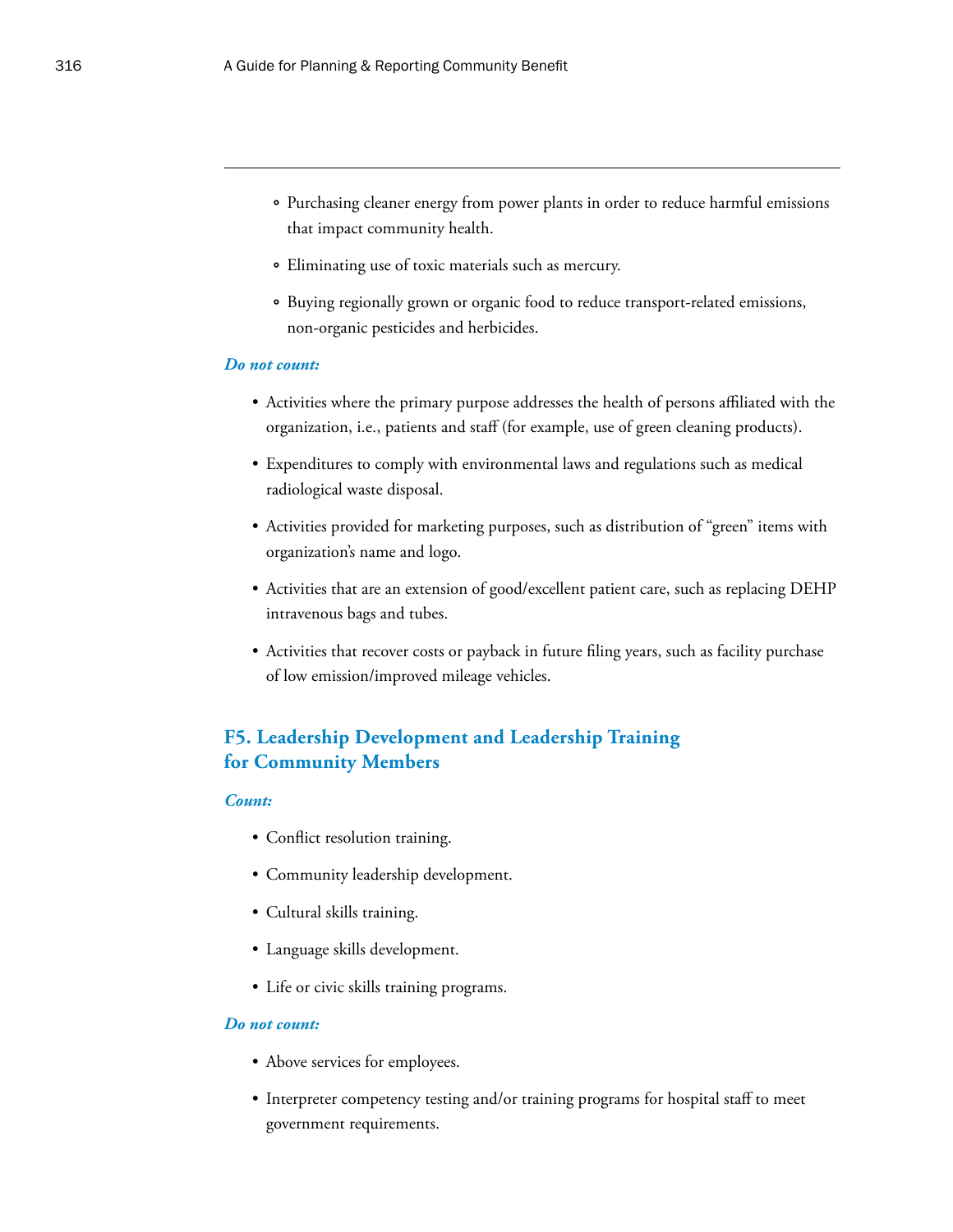## **F6. Coalition Building**

#### *Count:*

- Hospital representation to community coalitions that address economic revitalization or affordable housing.
- Collaborative partnerships with community groups to improve economic stability of the community.
- Costs for task force-specific projects and initiatives.

## **F7. Advocacy for Community Health Improvements and Safety**

#### *Count:*

- Local, state, and national advocacy on behalf of such areas as:
	- ° Transportation.
	- ° Crime.
- Advocacy for Social Justice and Human Rights, including:
	- ° Dues, grants, and gifts to organizations that support social justice.
	- ° Costs associated with advocating for social justice, environmental responsibility, and human rights (such as fair treatment of workers) through investments as shareholders, including:
		- Dues to organizations such as the Interfaith Center for Corporate Responsibility.
		- Voting proxy management fees.
		- Consultant fees.
		- Staff time.

- Advocacy specific to hospital operations and financing.
- Normal investing costs (only additional costs specifically related to socially responsible investing should count as community benefit).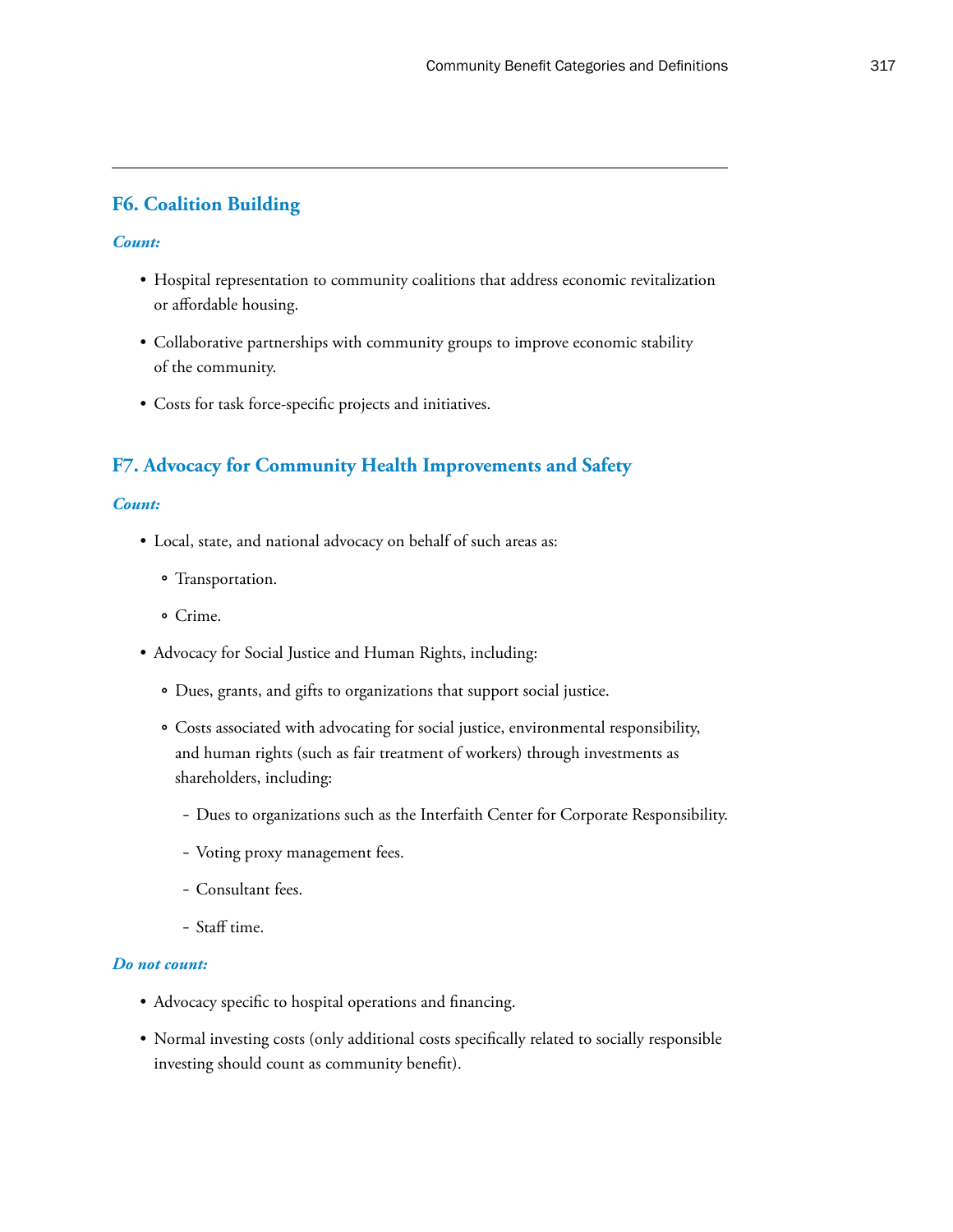## **F8. Workforce Development**

These programs address community-wide workforce issues – not the workforce needs of the health care organization, which should be considered human resource activities rather than community benefit.

#### *Count:*

- Recruitment of underrepresented minorities.
- Job creation and training programs.
- Participation in community workforce boards, workforce partnerships, and welfare-to-work initiatives.
- Partnerships with community colleges and universities to address the health care work force shortage.
- Workforce development programs that benefit the community, such as English as a Second Language (ESL) training.
- School-based programs on health care careers.
- Community programs that drive entry into health careers and nursing practice.
- Health career mentoring projects such as job shadowing.

- Routine staff recruitment and retention initiatives.
- Programs primarily designed to address workforce issues of the health care organization.
- In-service education and tuition reimbursement programs for current employees.
- Scholarships for nurses and other health professionals (report in Health Profession Education, B).
- Employee workforce mentoring, development, and support programs.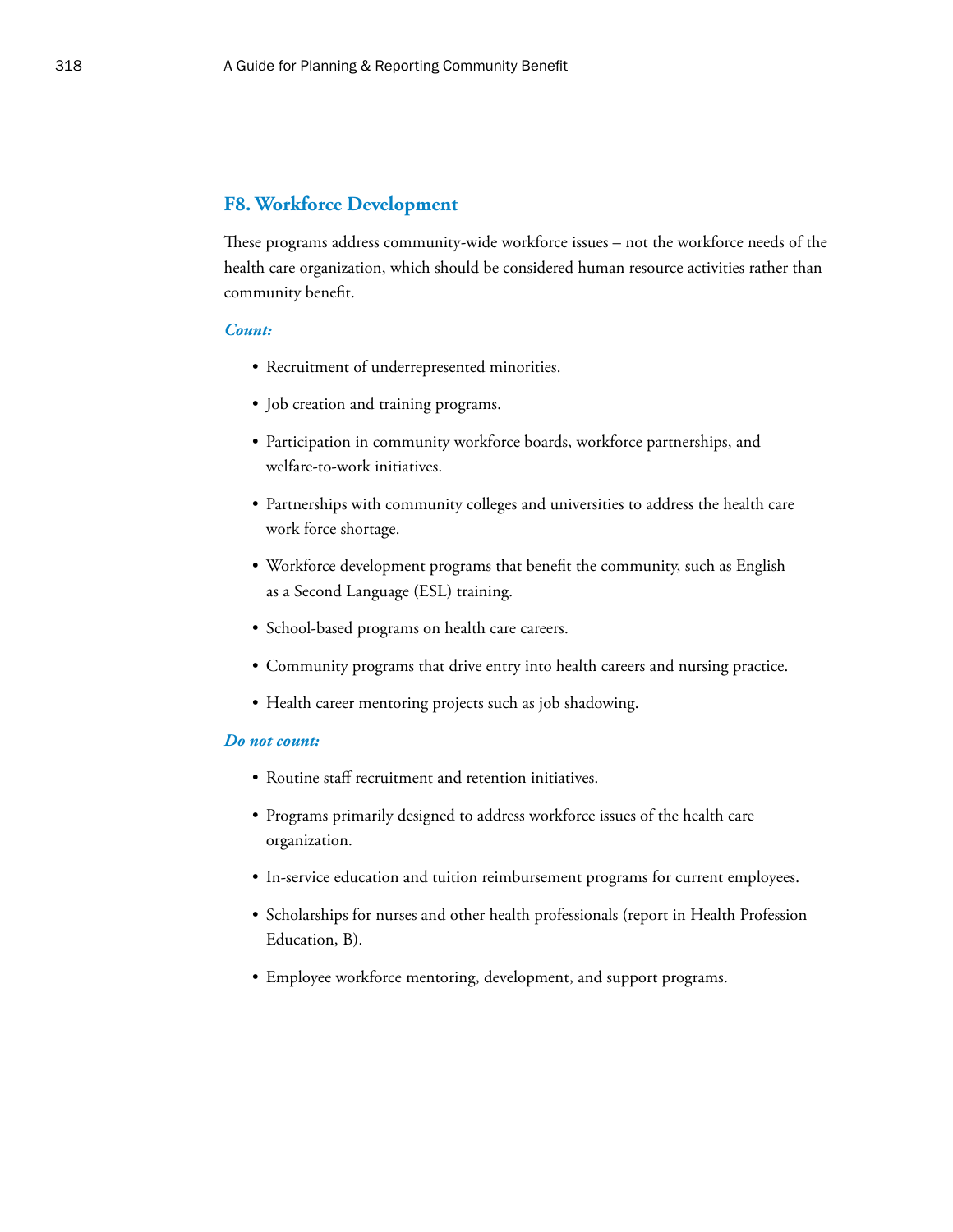## G. Community Benefit Operations

Community benefit operations include costs associated with assigned staff and community health needs and/or assets assessment, as well as other costs associated with community benefit strategy and operations.

## **G1. Assigned Staff**

#### *Count:*

- Staff costs for managing or overseeing community benefit program activities that are not included in other categories of community benefit.
- Staff costs for internal tracking and reporting community benefit.

#### *Do not count:*

- Staff time to coordinate in-house volunteer programs.
- Volunteer time of individuals for community benefit programs.

## **G2. Community Health Needs/Implementation Strategy**

#### *Count:*

- Costs related to the organization's community health needs assessment.
- Contribution for conducting a collaborative assessment with other organizations.
- Costs related to developing the implementation strategy.

#### *Do not count:*

- Costs of a market share analysis.
- Marketing surveys.

## **G3. Other Resources**

#### *Count:*

- Costs associated with community benefit evaluation.
- Cost of fundraising for hospital-sponsored health improvement programs.